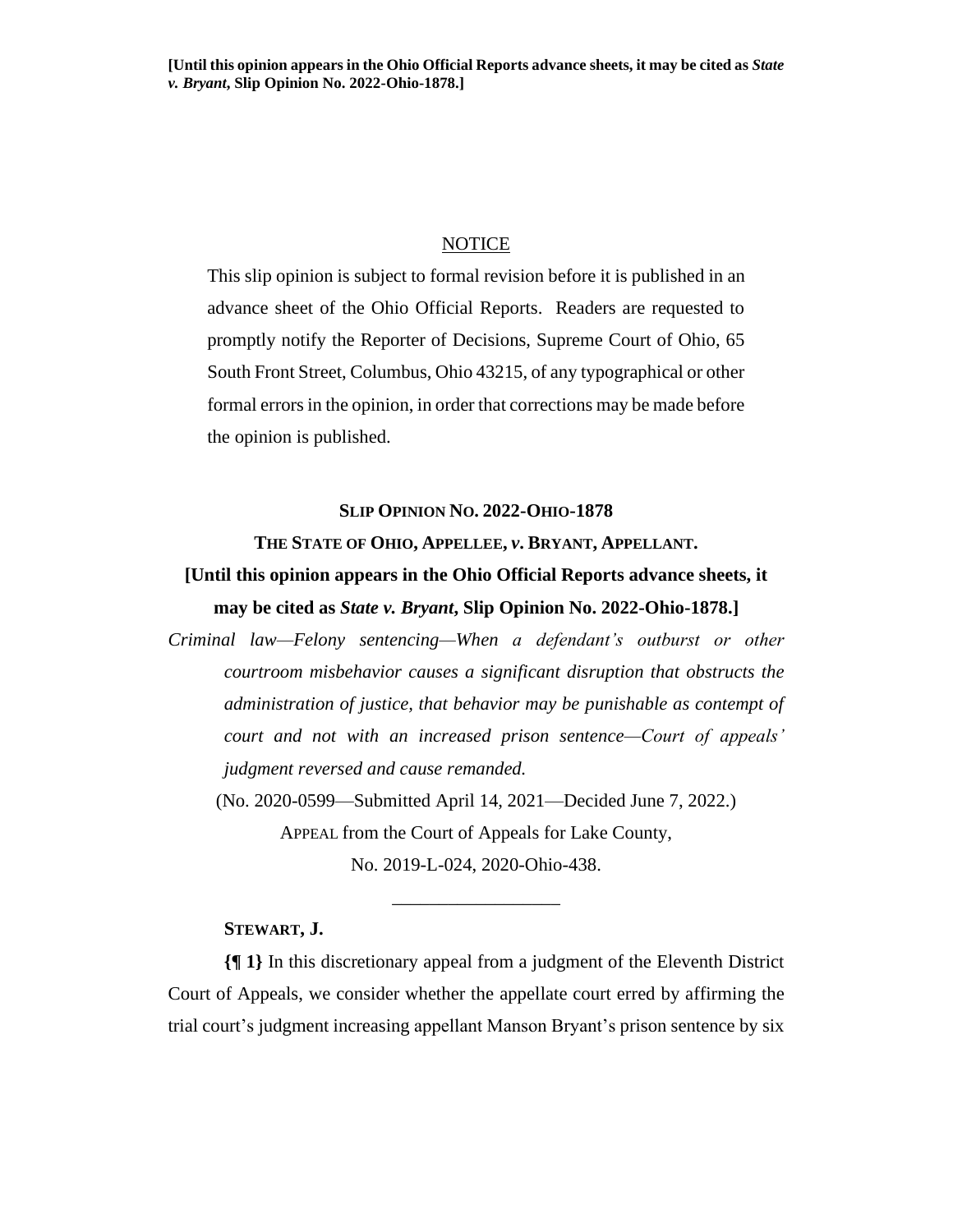years in response to Bryant's reaction to the length of a previously imposed prison sentence. We hold that the Eleventh District erred, and we reverse the judgment affirming the trial court's judgment increasing Bryant's sentence. If a defendant's outburst or other courtroom misbehavior causes a significant disruption that obstructs the administration of justice, that behavior may be punishable as contempt of court. *See* R.C. 2705.01. The behavior, however, may not result in an increased sentence for the underlying crime.

## **I. The Role of the Judiciary**

**{¶ 2}** Being a trial-court judge is not an easy job. In the criminal-justice context, trial-court judges are tasked with, among other things, (1) hearing the sordid facts of a case, (2) acting as gatekeepers by deciding what evidence is admissible, (3) protecting the federal and state constitutional rights of the accused, (4) determining whether the accused is guilty beyond a reasonable doubt in a bench trial, (5) deciding whether to overturn a jury's finding of guilt when the defense moves for a judgment of acquittal based on insufficient evidence of guilt, and (6) imposing a sentence that fulfills the purposes and principals of sentencing set forth in the Revised Code when the accused is found guilty. Against this backdrop, we expect a lot from trial-court judges. We expect them to (1) provide a safe space for victims who come before the court to tell their stories, (2) have sympathy and compassion for those victims, (3) maintain control over their courtrooms to assure the safety of those in attendance and maintain an atmosphere of respect for everyone who comes into the courtroom, (4) fairly, impartially, and dispassionately mediate disputes between opposing parties over discovery, evidentiary issues, and other litigation matters, and (5) treat those who are accused of crimes and those who are convicted of crimes with courtesy, dignity, and respect. Essentially, we ask trial-court judges to appraise wrongdoing, attribute blame, absolve the innocent, and punish the wrongdoer, all while creating an atmosphere that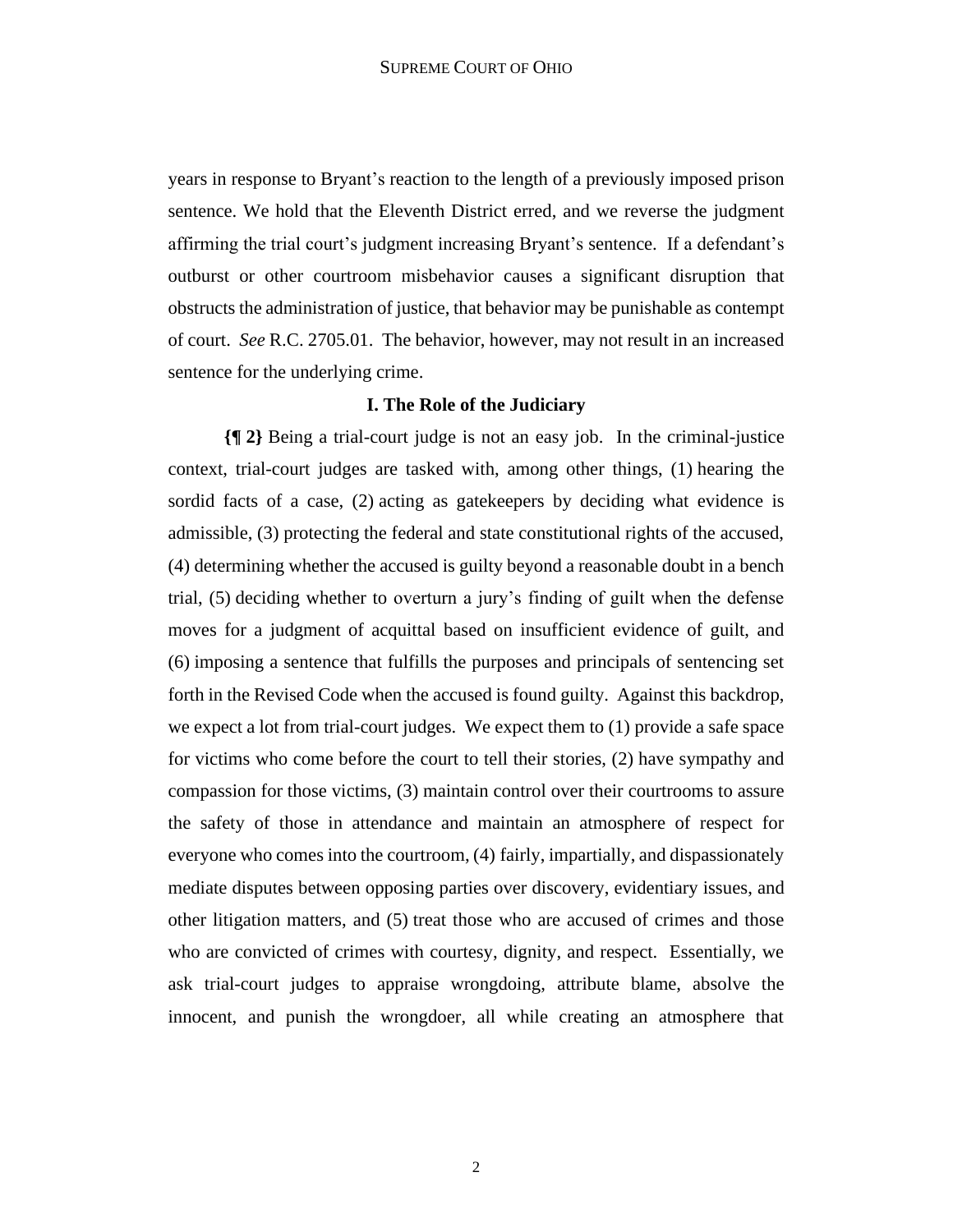facilitates justice and fairness through neutral and careful decision-making. This is no easy task. And like all jobs, it is one that is impossible to do perfectly.

**{¶ 3}** To have any type of honest and meaningful discussion about why the Eleventh District's judgment should be reversed and Bryant's 28-year sentence vacated—and a 22-year prison sentence reimposed—it is important to acknowledge that the very act of presiding over a criminal case, with all its accompanying pressures and responsibilities, often exacts an emotional toll on the trial-court judge. Even the most experienced, even-keeled, and unflappable trial-court judge is subject, every day, to stressors that may generate a range of emotions. In a perfect world, every trial-court judge would be able to control his or her emotions and not let those emotions get in the way of sound and just decision-making. But we do not live in a perfect world. The best that we can do as a society is to give trial-court judges the tools and support they need to help them productively funnel their emotions and vast powers over the life and liberty of individuals into just outcomes. The best we can do as reviewing courts—because we have a broader perspective on the wide-reaching impacts of individual trial-court decisions and the better position to neutrally evaluate those decisions—is to correct errors in judgment and provide guidance. But to do these things, we need to start by acknowledging what is uncomfortable to acknowledge: that trial-court judges do get offended and angry, that anger clouds judgment, and that clouded judgment often results in unjust outcomes. The record in this case demonstrates that fundamentally, this is what happened when the trial-court judge added an additional six years of incarceration to Bryant's prison sentence after Bryant had an emotional outburst upon being sentenced to 22 years in prison.

#### **II. Background**

**{¶ 4}** In October 2018, a Lake County grand jury indicted Bryant on seven criminal counts related to his involvement, along with a codefendant, in an armed burglary of an occupied trailer home. Counts One and Two charged Bryant with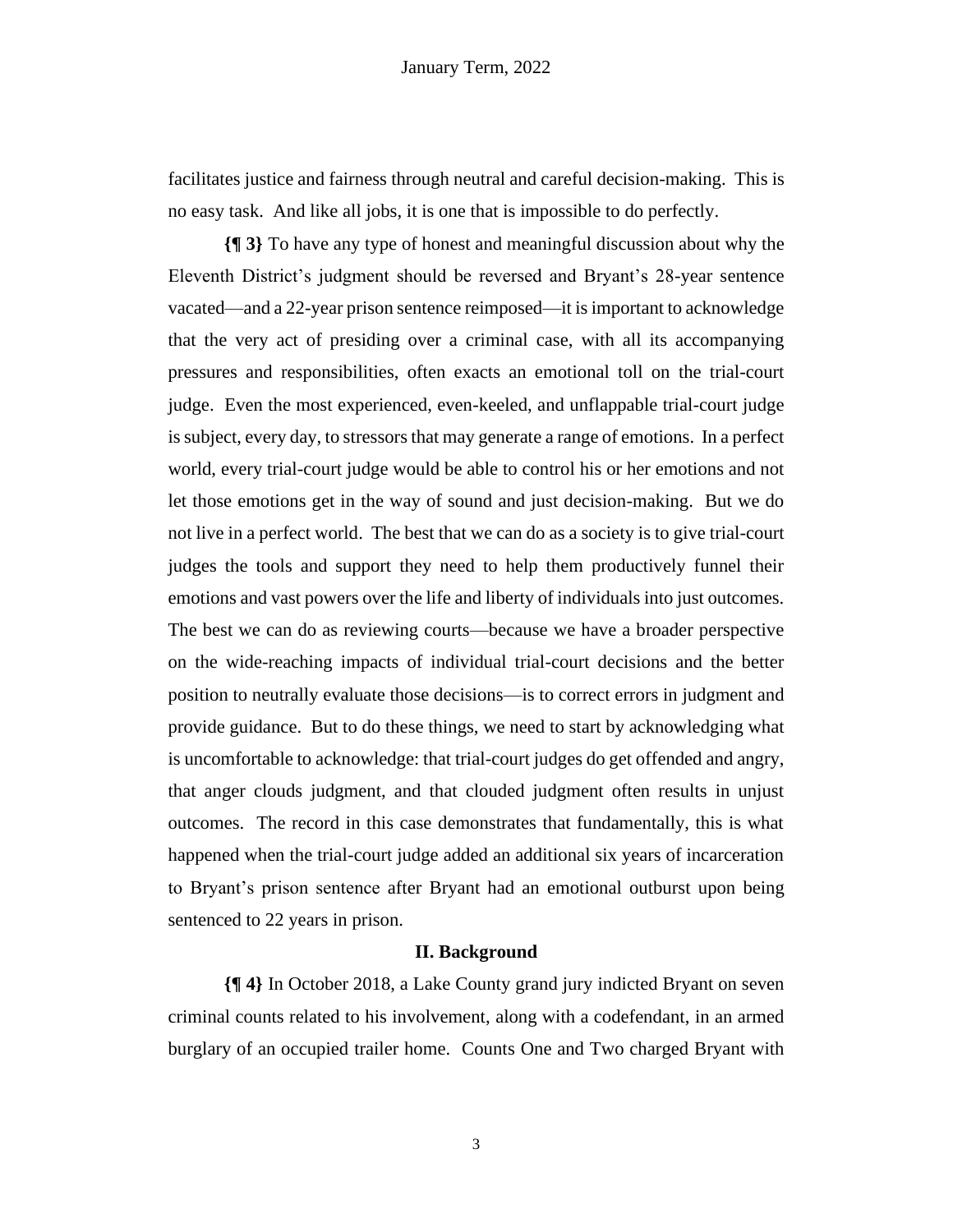aggravated burglary, a felony of the first degree, in violation of R.C. 2911.11(A)(1) (Count One) and R.C.  $2911.11(A)(2)$  (Count Two). The remaining counts were: Count Three, aggravated robbery, a felony of the first degree, in violation of R.C.  $2911.01(A)(1)$ ; Count Four, kidnapping, a felony of the first degree, in violation of R.C. 2905.01(A)(2); Count Five, abduction, a felony of the third degree, in violation of R.C. 2905.02(A)(2); Count Six, having a weapon while under a disability, a felony of the third degree, in violation of R.C. 2923.13(A)(2); and Count Seven, carrying concealed weapons, a felony of the fourth degree, in violation of R.C. 2923.12(A)(2). Each count contained a forfeiture specification pursuant to R.C. 2941.1417 and 2981.04. Counts One through Five included oneand three-year firearm specifications pursuant to R.C. 2941.141 and 2941.145.

**{¶ 5}** Bryant pleaded not guilty to all counts in the indictment and the case proceeded to a jury trial on Counts One through Five and part of Count Seven. The portion of Count Seven that Bryant elected to have tried to the jury was renumbered to Count Six ("jury-count six"). Bryant waived his right to a jury trial on Count Six and the remaining part of Count Seven, electing to have a bench trial on those counts. The jury found Bryant guilty of Counts One through Five and jury-count six. The trial court found him guilty of Counts Six and Seven.

**{¶ 6}** The matter proceeded to sentencing on March 1, 2019. The court began the sentencing hearing by explaining the jury's findings of guilt and how it would handle several merger issues. The court merged the two counts of aggravated burglary (Counts One and Two), the abduction and kidnapping counts (Counts Four and Five), and the two counts of carrying a concealed weapon (jurycount six and Count Seven). The court also merged the abduction and kidnapping counts (Counts Four and Five) with the-aggravated robbery count (Count Three) as well as the one‐year and three‐year firearm specifications for Counts One and Three. After merger, the trial court stated that Bryant would be sentenced on Count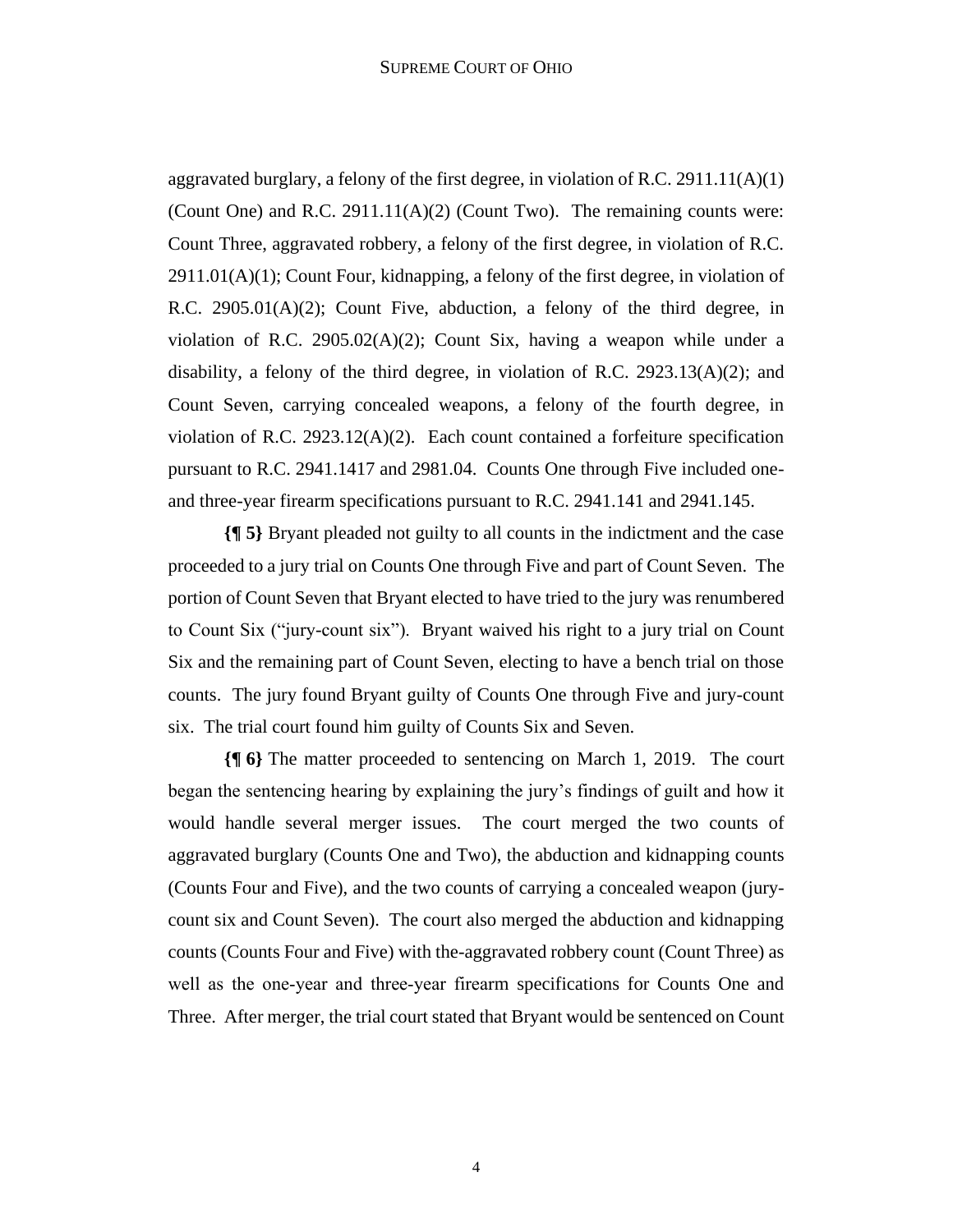One, aggravated burglary; Count Three, aggravated robbery; Count Six, having weapons while under a disability; and Count Seven, carrying concealed weapons.

**{¶ 7}** Before sentencing Bryant, the court gave Bryant's attorney, Bryant, and the assistant prosecutor a chance to make a statement. Bryant's attorney began by distinguishing Bryant's conduct from that of his codefendant's, in that Bryant was an "aider and abettor," as opposed to his codefendant, who was the principal actor in the commission of the burglary. Bryant's attorney reminded the court that Bryant's codefendant was sentenced to a 12-year prison term, and the attorney asked the court to sentence Bryant to a 10-year prison term.

**{¶ 8}** Thereafter, Bryant was given the chance to speak directly to the court. He stated:

Your Honor, I know you [are] very well aware of my history. I made a lifetime of bad decisions. And those bad decisions has caused pain to a lot of people in my family. For that I am truly sorry. Most of my bad decisions have been driven by my addiction to drugs, and to do whatever I can to continue to get high. My ability to stay clean has me to spend most of my life in prison. There's no way for a person to live—that's no way for a person to live. And it's not how I want to finish my life. Despite the circumstances of my upbringing, I understand that I can't continue to blame others for my actions and my behaviors. I have become jaded towards the legal system. By having this trial, was honest and open eye for me. I have never gone through trial before. I have a new found respect for the efforts of the attorneys, judges, jurors, and goal in living as an, as giving an accused person a opportunity to have a case heard. That's all anyone can ask. I am thankful for the opportunity afforded by the court, by the day in court, and I respect the decision that the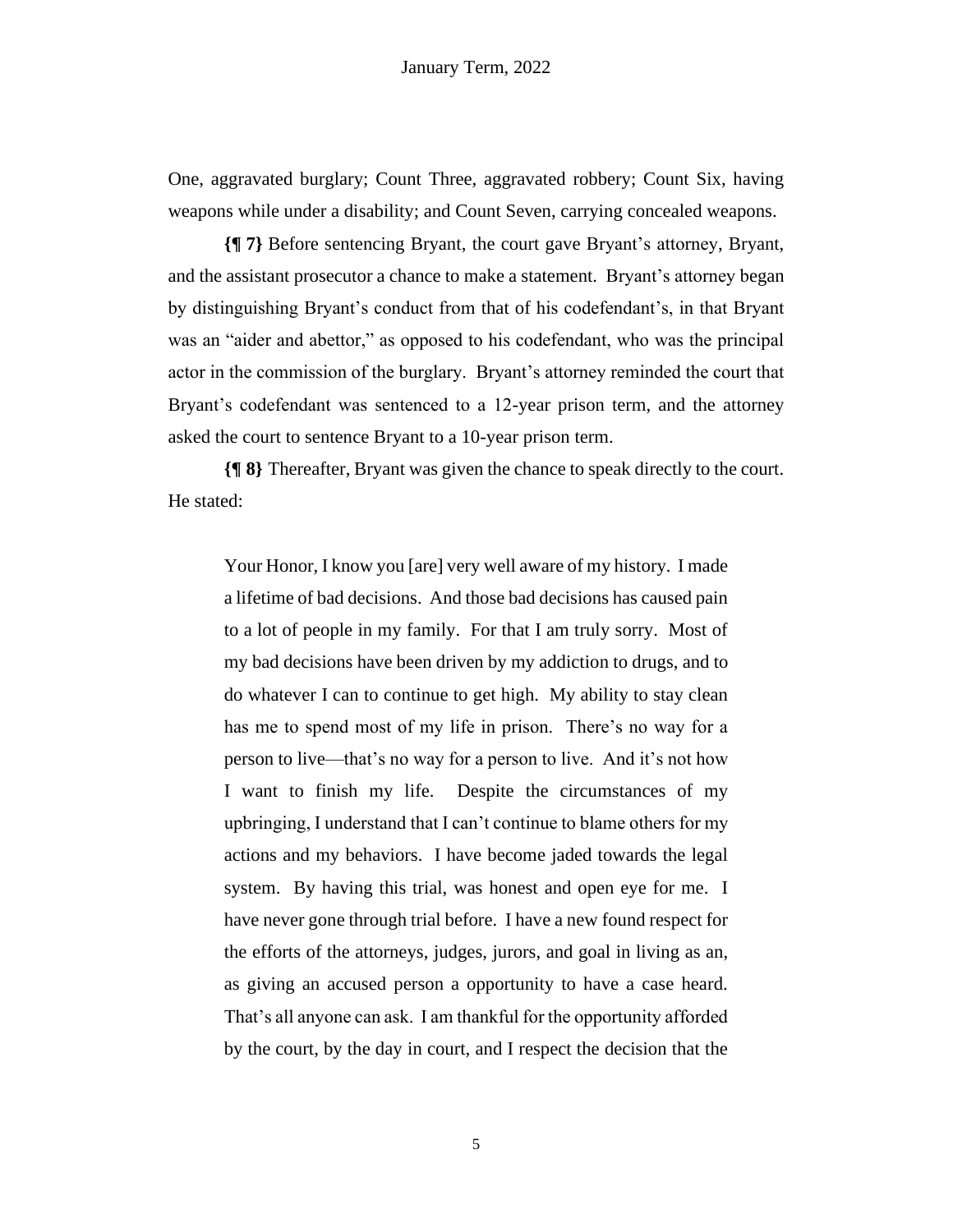juries has made. I alone have the power to end the cycle of incarceration, and all I ask is for you to give me an opportunity to still make something out of my life, sir. I don't want to die in prison, sir. I'm not a bad person, sir. I do have a drug problem. I've been in front of you multiple times. I respect you. And I respect your decision that you make today.

**{¶ 9}** After Bryant made his remarks, the trial court allowed the state to present its position regarding Bryant's sentence. The state opposed Bryant's request for leniency, disagreeing that Bryant was merely an aider and abettor in the commission of the offenses. The state also pointed to Bryant's extensive criminal history and previous probation and postrelease-control violations as reasons for imposing a lengthier sentence than the sentence that had been imposed on Bryant's codefendant. The state suggested that an aggregate sentence of at least 20 years in prison would be appropriate.

**{¶ 10}** Thereafter, the trial court made the following statements:

The Court has considered the record, the oral statements made, the victim impact statements, the trial testimony and evidence, the presentence report from several years ago, the updated criminal history, [the] conference in chambers with counsel and probation, and the statements of [Bryant] and [Bryant's] counsel. The Court has also considered the overriding purposes of felony sentencing pursuant to Revised Code 2929.11  $***$  [and] all relevant factors, including the seriousness and the recidivism factors set forth in division's B trough E of Revised Code 2929.12.  $***$  There's been a rehabilitation failure after previous convictions and delinquency adjudications, and a failure to respond in the past to probation or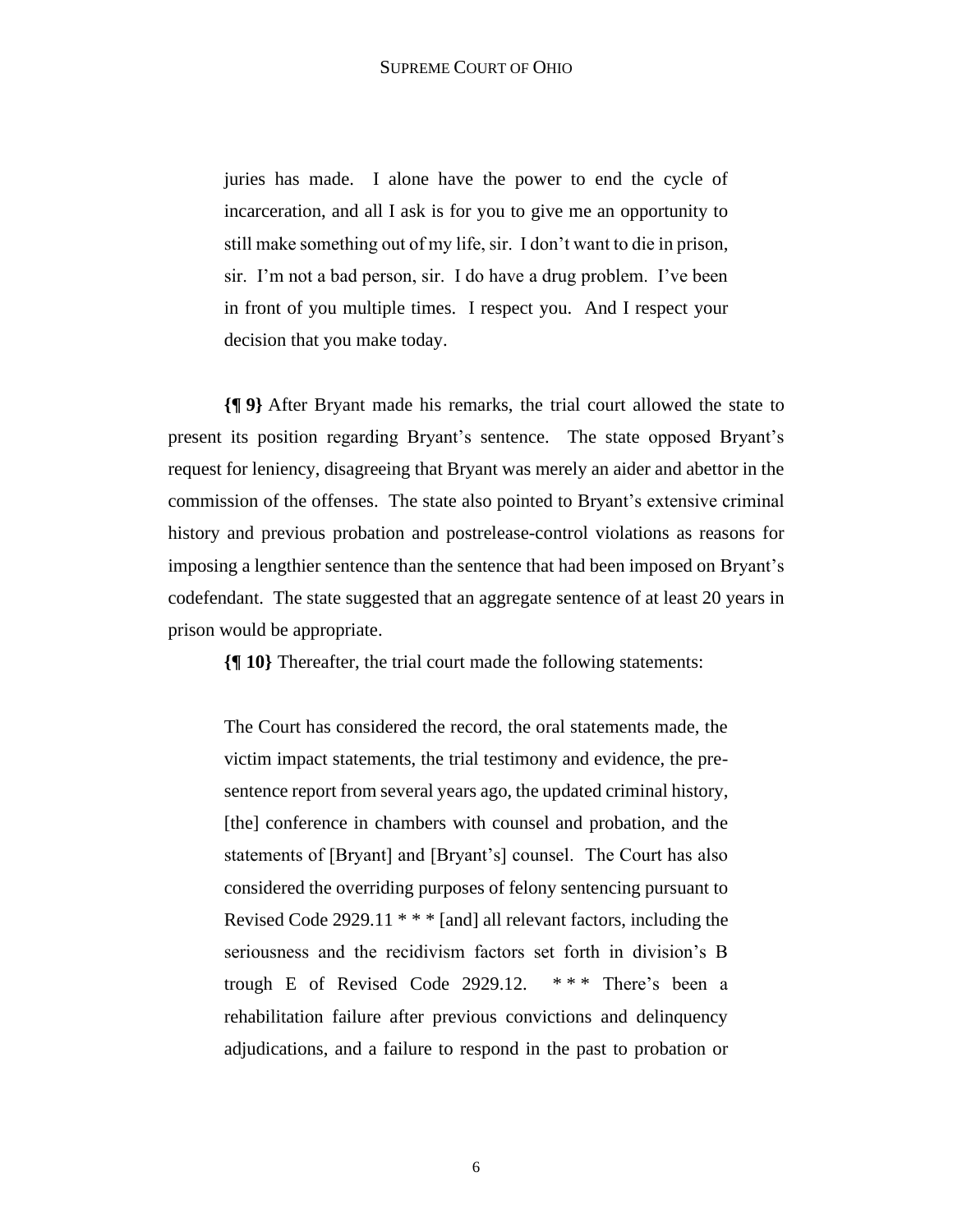post release control. The Court determines that the offenses were committed under circumstances very likely to recur, and the Court determines to make recidivism less likely that the offender shows a certain amount of remorse.

**{¶ 11}** The court then proceeded to sentence Bryant to eight years in prison on Count One, eight years in prison on Count Three, 36 months in prison on Count Six, and 18 months in prison on Count Seven. The court ordered the sentences for Counts One and Two to be served consecutively to each other, and the sentences for Counts Six and Seven to be served concurrently with each other and with the sentences for Counts One and Three. The trial court also imposed two consecutive, mandatory three-year prison terms for the firearm specifications attached to Counts One and Three, for an aggregate prison term of 22 years.

**{¶ 12}** Just as the court finished announcing Bryant's sentence, the following exchanged occurred:

BRYANT: Fuck your courtroom, you racist ass bitch. Fuck your courtroom, man. You racist as fuck. You racist as fuck. Twenty-two fucking years. Racist ass bitch. (CONTINUED OUTBURST BY DEFENDANT, SWEARING, YELLING, MUCH UNINTELLIGIBLE).

COURT: Remember when—

BRYANT: You ain't shit.

COURT: Remember when I said that you had some remorse?

BRYANT: You ain't shit. You never gave me probation.

COURT: Wait a minute.

BRYANT: You never gave me a chance.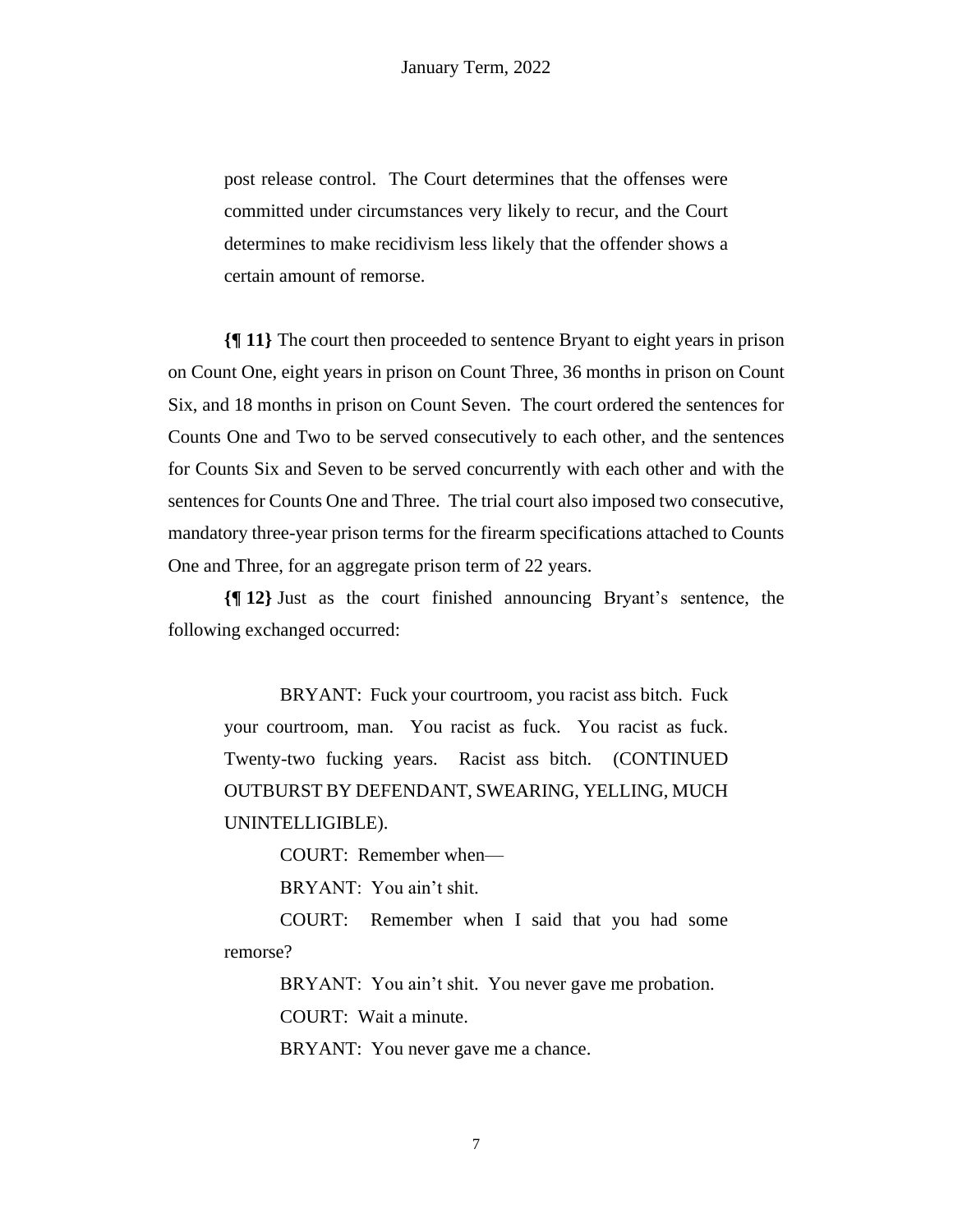COURT: When I said that you had a certain amount of remorse, I was mistaken. (DEFENDANT CONTINUES YELLING). The Court determines—

BRYANT: Fuck you.

COURT: The Court determines that maximum imprisonment is needed, so it's eleven years on Count 1 and eleven years on Count 3.

BRYANT: Fuck that courtroom. You racist bitch. You ain't shit. (MALE VOICE SAYING "MANSON" REPEATEDLY). Let me out the courtroom, man. (MORE SHOUTING AND SWEARING).

COURT: So, it's twenty-eight years with credit for two hundred and thirty-one days. Hold on. (DEFENDANT STILL SHOUTING). Does counsel waive your client's presence for the remainder of the advisements I have to give?

DEFENSE COUNSEL: Yes, Your Honor.

COURT: Alright. You can take him. The Court determines that [Bryant] has shown no remorse whatsoever. I was giving him remorse, a certain amount of remorse in mitigation of the sentence. [Bryant] has shown me that he has no remorse whatsoever, and therefore the Court determines that maximum imprisonment is needed.

(Capitalization sic.)

**{¶ 13}** The sentencing judgment was journalized on March 4, 2019, reflecting an aggregate 28-year prison term that was increased from the original sentence of 22 years.

8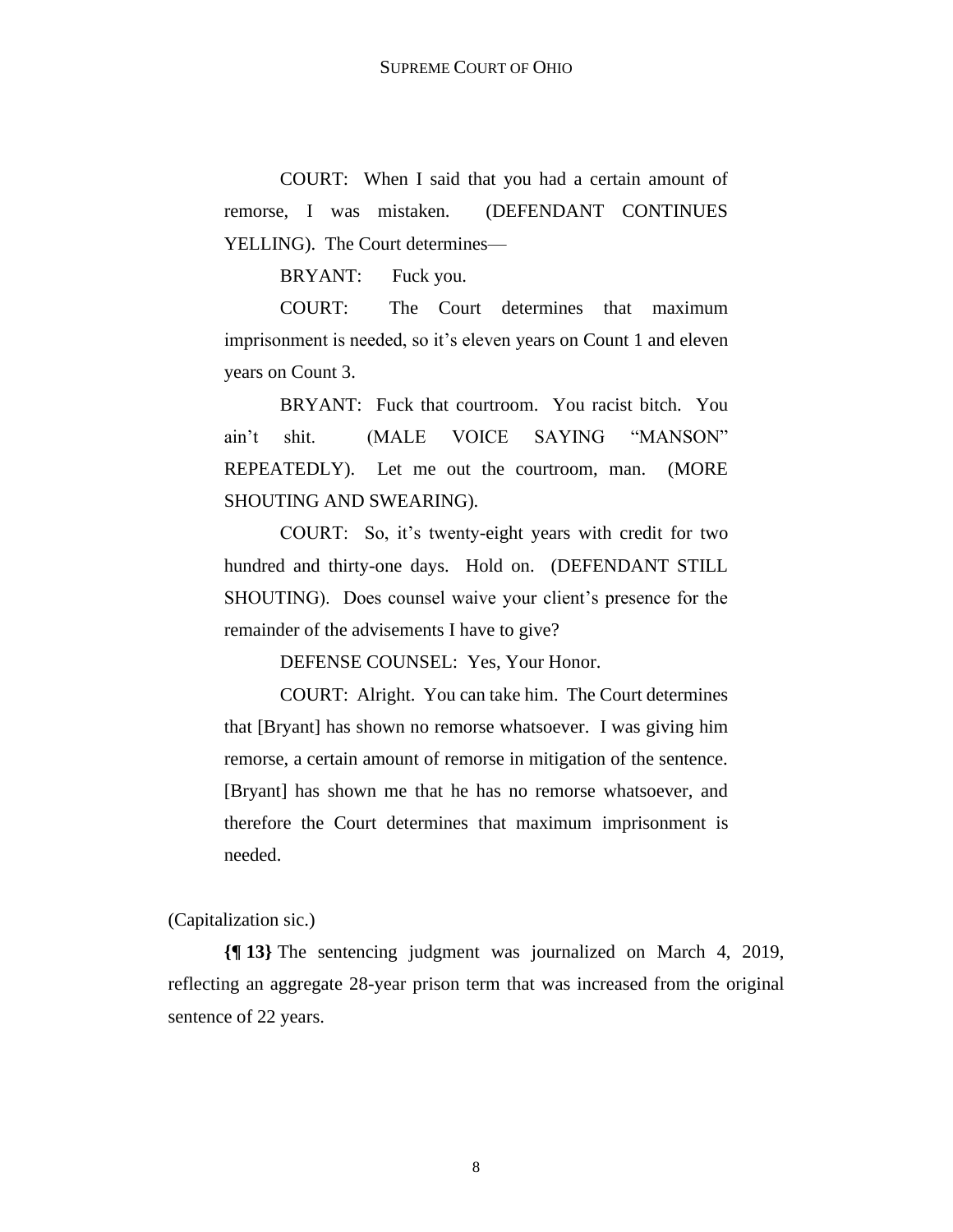**{¶ 14}** Bryant appealed to the Eleventh District Court of Appeals raising three assignments of error. In his first assignment of error, Bryant argued that the trial court erred when it added six years to his prison sentence because of his courtroom outburst. Bryant argued that although his courtroom misbehavior may have amounted to contempt of court, and may have been punished as such, it was error for the trial court to punish such conduct by adding six additional years onto his sentence for the underlying crimes. He argued that his statements did not amount to a showing of no remorse for his crimes but rather were a verbal attack on the trial court.

**{¶ 15}** Relying on its earlier decision in *State v. Thompson*, 2017-Ohio-1001, 86 N.E.3d 608 (11th Dist.), in which it upheld a similar sentence increase by the same trial court under similar circumstances, the court of appeals rejected Bryant's argument. It began by explaining that at the time the trial court increased Bryant's sentence, the sentence was not yet final because it had not been journalized. Accordingly, the court of appeals determined that the trial court was not prohibited from revisiting Bryant's sentence following his outburst. The court of appeals then explained that the trial court "could" have construed Bryant's behavior "as a sign that his previous statements of remorse and contrition were not genuine." 2020-Ohio-438, ¶ 24. The court of appeals qualified that statement, however, by noting that Bryant's "sudden verbal eruption [did] not necessarily reflect a lack of remorse," reasoning that Bryant "could possess deep regret for the crimes he committed and the harm he caused and, at the same time, have a highly negative emotional reaction to the court's sentence." *Id*. The court of appeals rejected Bryant's first assignment of error as well as the remaining two and affirmed his conviction and sentence.

**{¶ 16}** Bryant appealed to this court pro se. We accepted review over one proposition of law: "The trial court erred when it imposed an additional six years on Bryant's sentence after his outburst in court," *see* 159 Ohio St.3d 1468, 2020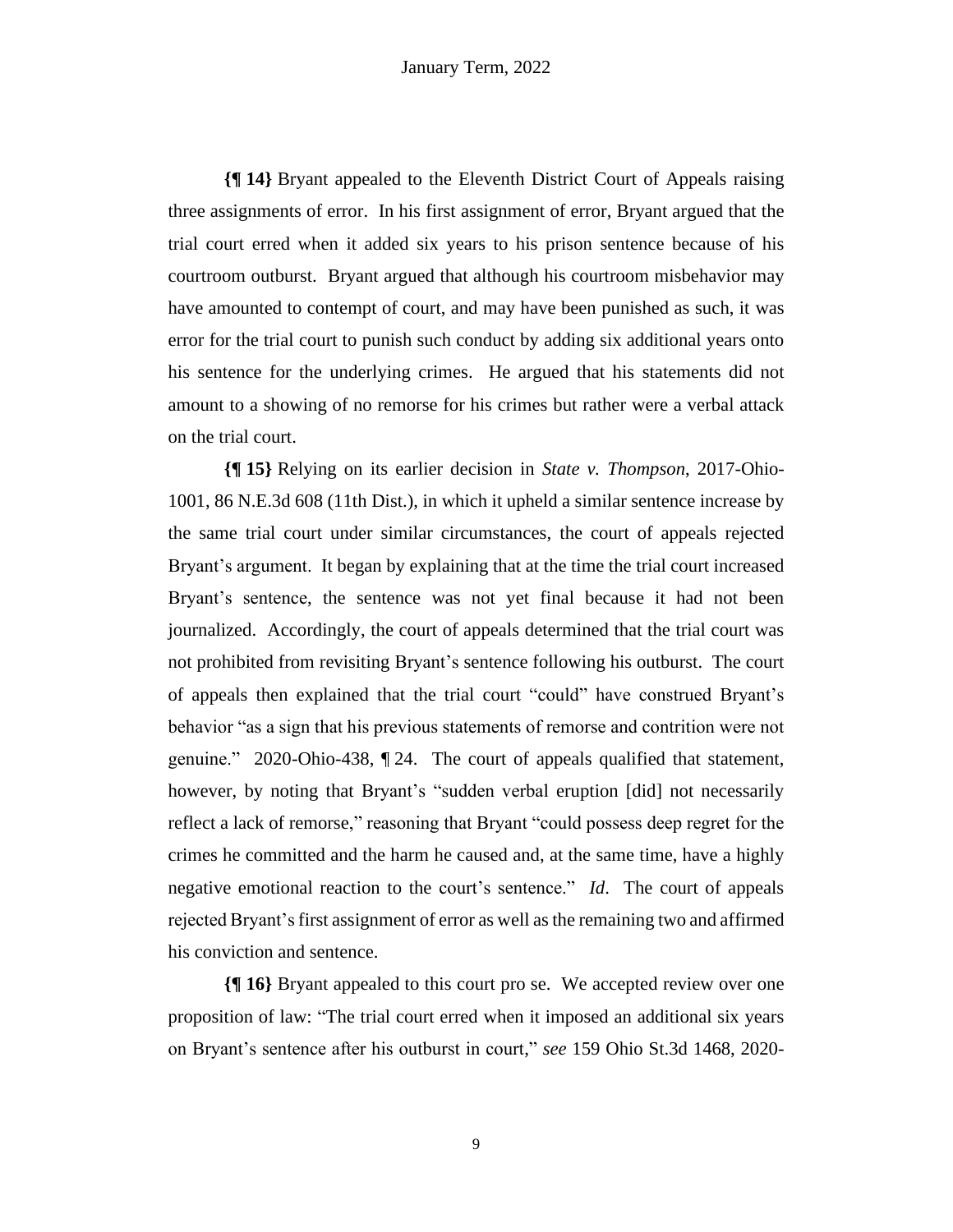Ohio-3884, 150 N.E.3d 125, and we appointed the Office of the Ohio Public Defender to represent Bryant, *id*. In his merit brief, Bryant, through appointed counsel, restates the accepted proposition of law as follows: "A defendant's disrespect towards the trial court, when done in response to a judicial ruling, is punishable as contempt of court, but does not provide a lawful basis for increasing the defendant's sentence."

**{¶ 17}** Bryant asserts that the trial court increased his sentence as punishment for disrespecting the court, not because his outburst demonstrated that he had no remorse for his crimes. He argues that although trial courts have a great deal of discretion in fashioning sentences, ultimately, they are constrained by the sentencing factors in R.C. 2929.11 and 2929.12, none of which allow a court to consider a defendant's show of disrespect toward a court when it decides what sentence is appropriate. While Bryant agrees that trial courts are permitted to consider a defendant's showing of "genuine remorse" or lack thereof pursuant to R.C. 2929.12 (D)(5) and (E)(5), respectively, he argues that his outburst may not reasonably be construed as evincing a lack of remorse. At bottom, Bryant's argument is that the trial court's stated justification for increasing his sentence (lack of remorse) was pretextual in nature. He maintains that the real reason the trial court increased his sentence was to punish him for his offensive, in-court behavior and disrespectful attitude toward the court—actions that are not included in R.C. 2929.11 or 2929.12, therefore rendering his sentence contrary to law. Bryant points to both the context and content of the outburst as support for his position that the outburst was in response to the length of his sentence and was not a demonstration of no remorse for his crimes. Specifically, he notes: (1) the outburst immediately followed the trial court's pronouncement of his sentence, (2) that his statements were solely directed at the trial court and had nothing to do with his crimes or the victims, and (3) that his statements reflected his belief that the trial court's sentence was predetermined and racially motivated.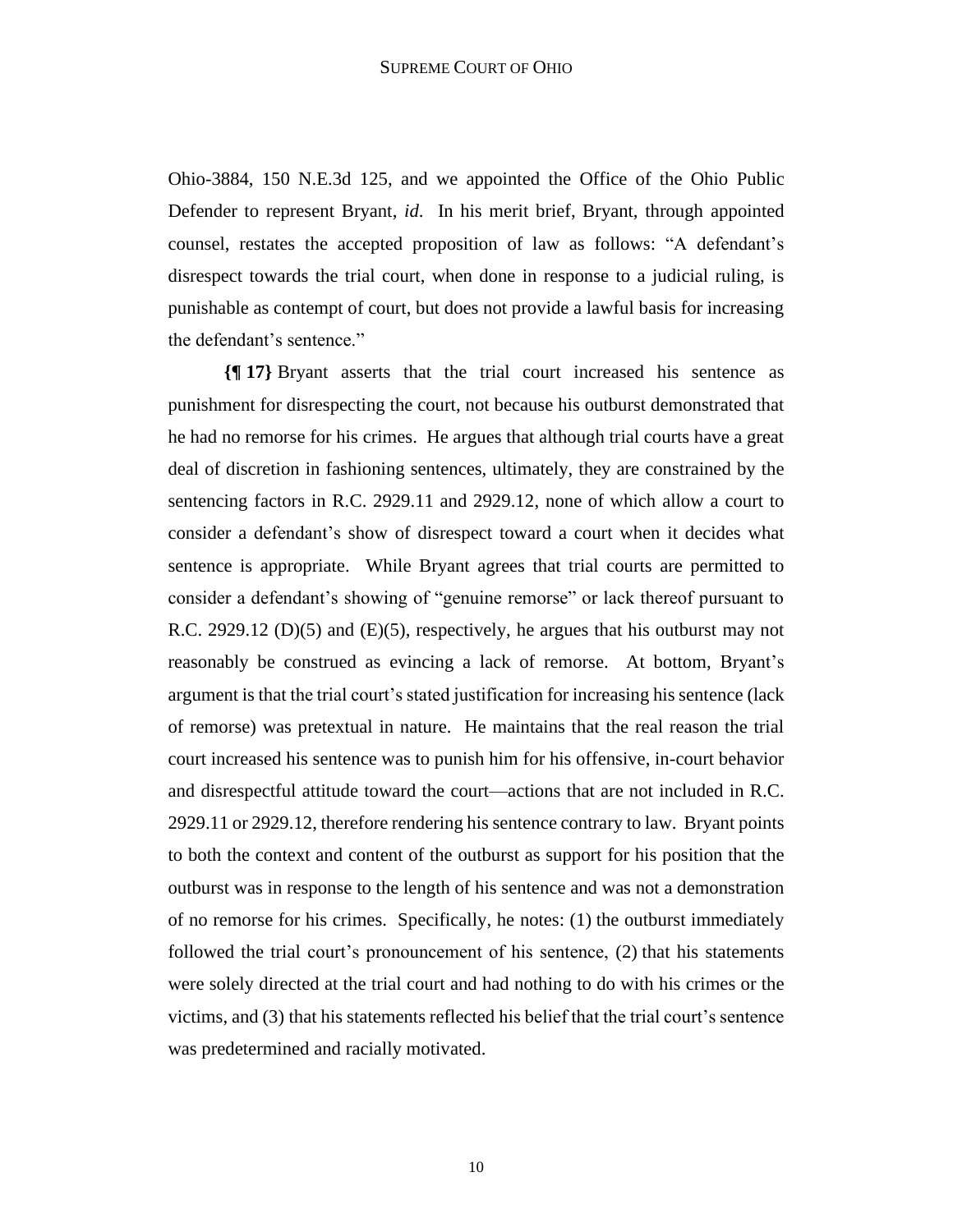**{¶ 18}** The state takes the position that the trial court had the legal authority to change its previous sentence after Bryant's outburst because, at the time of the outburst, the sentence had not yet been journalized and was therefore not final. The state also argues that the trial court could have construed Bryant's outburst as a sign that his previous statements of remorse and contrition were not genuine and were made from a desire to receive a more lenient sentence.

#### **III. Analysis**

## *A. Reviewability*

**{¶ 19}** Prior to oral argument, the state filed a notice of supplemental authority citing this court's recent decision in *State v. Jones*, 163 Ohio St.3d 242, 2020-Ohio-6729, 169 N.E.3d 649,<sup>1</sup> in which we determined that appellate review of a trial court's sentencing decision under R.C. 2953.08(G)(2) does not permit an appellate court to modify or vacate a sentence based on a lack of support in the record for the trial court's findings under R.C. 2929.11 and 2929.12. Although the state did not mention or otherwise make use of this authority at oral argument, we find it prudent to address the state's apparent suggestion that Bryant's claim may be unreviewable in light of *Jones*. After careful consideration, we find that our review of this matter is not constrained in any way by *Jones*.

**{¶ 20}** A court reviewing a criminal sentence is required by R.C. 2953.08(F) to review the entire trial-court record, including any oral or written statements and presentence-investigation reports. R.C. 2953.08(F)(1) through (4). Although a court imposing a felony sentence must consider the purposes of felony sentencing under R.C. 2929.11 and the sentencing factors under R.C. 2929.12, "neither R.C. 2929.11 nor 2929.12 requires [the] court to make any specific factual findings on the record." *Jones* at ¶ 20, citing *State v. Wilson*, 129 Ohio St.3d 214,

<sup>1.</sup> *Jones* was decided on December 18, 2020, after the close of briefing and prior to oral argument in this matter.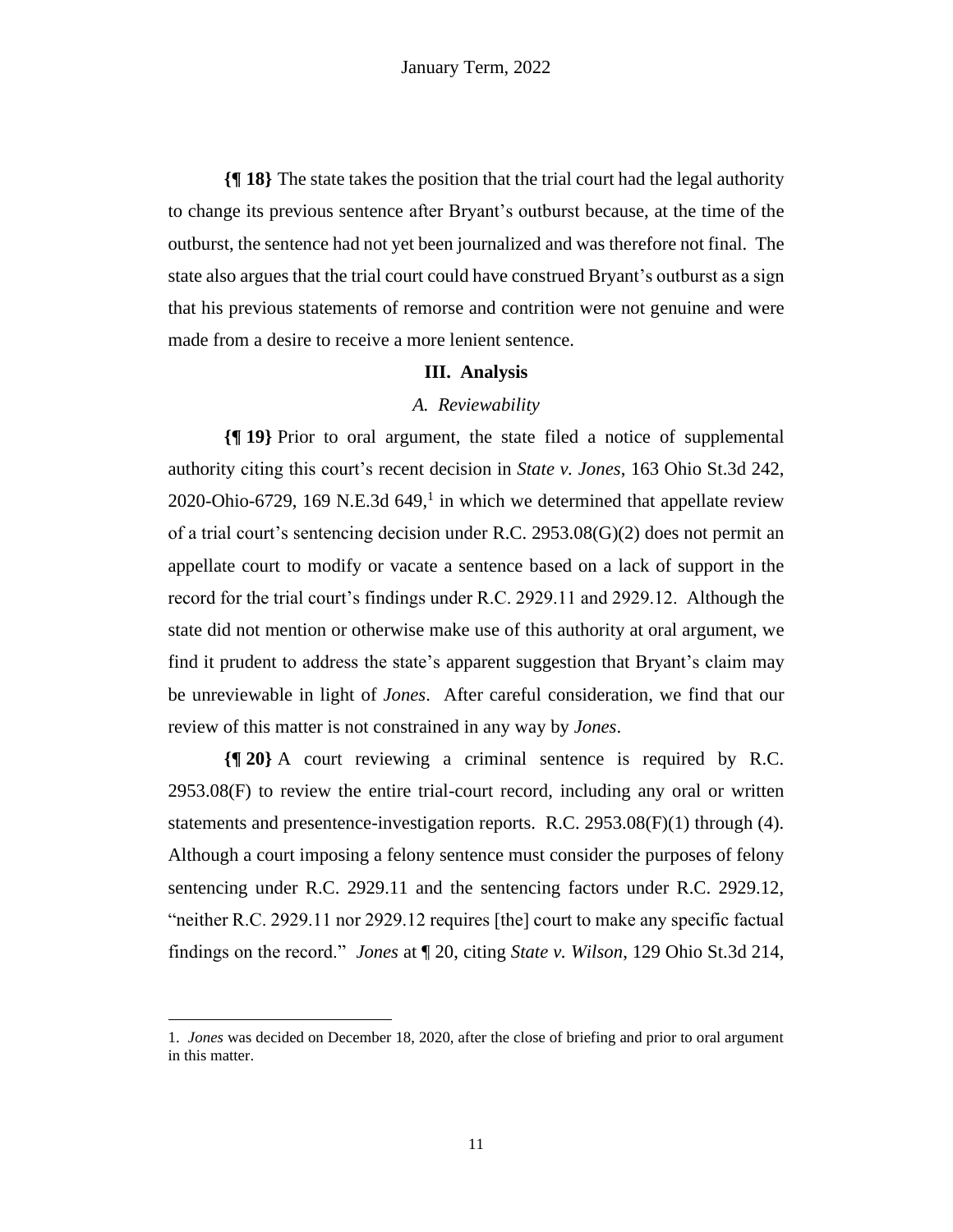2011-Ohio-2669, 951 N.E.2d 381, ¶ 31, and *State v. Arnett*, 88 Ohio St.3d 208, 215, 724 N.E.2d 793 (2000).

**{¶ 21}** In *Jones*, the Eighth District Court of Appeals, sitting en banc, vacated the ten-year sentences of parents who had caused the death of their disabled child after finding that the sentences did not advance the overriding purposes of felony sentencing as set forth in former R.C. 2929.11(A), 2011 Am.Sub.H.B. No. 86. *Jones* at ¶ 2-7, 12-15. The issue on appeal to this court in *Jones* was a purely legal one. It concerned only whether appellate review of a trial court's sentencing decision under R.C. 2953.08(G)(2) allowed an appellate court to review the record and modify or vacate a sentence based on its determination that the record did not support the sentencing court's findings under R.C. 2929.11 and 2929.12. Based on the history of the amendments to R.C. 2953.08, this court held that R.C.  $2953.08(G)(2)$  permits a record-does-not-support-the-sentence review only for sentences that are imposed pursuant to certain enumerated statutes, which do not include R.C. 2929.11 or 2929.12. *Jones* at ¶ 35-39. This court determined that R.C. 2953.08(G)(2) does not permit an appellate court to conduct an independent review of a trial court's sentencing findings under R.C. 2929.12 or its adherence to the purposes of felony sentencing under R.C. 2929.11. *See Jones* at ¶ 41-42.

**{¶ 22}** This case is markedly different from *Jones*, 163 Ohio St.3d 242, 2020-Ohio-6729, 169 N.E.3d 649. Unlike the present case, *Jones* did not involve a claim that a trial court's sentencing findings were pretextual. Instead, the question before this court in *Jones* presupposed that a sentencing court would consider and apply the R.C. 2929.11 and 2929.12 sentencing factors, and *only* those factors, in determining what sentence is appropriate under the unique circumstances of each felony case. The narrow holding in *Jones* is that R.C. 2953.08(G)(2) does not allow an appellate court to modify or vacate a sentence based on its view that the sentence is not supported by the record under R.C. 2929.11 and 2929.12. *See Jones* at ¶ 31, 39. Nothing about that holding should be construed as prohibiting appellate review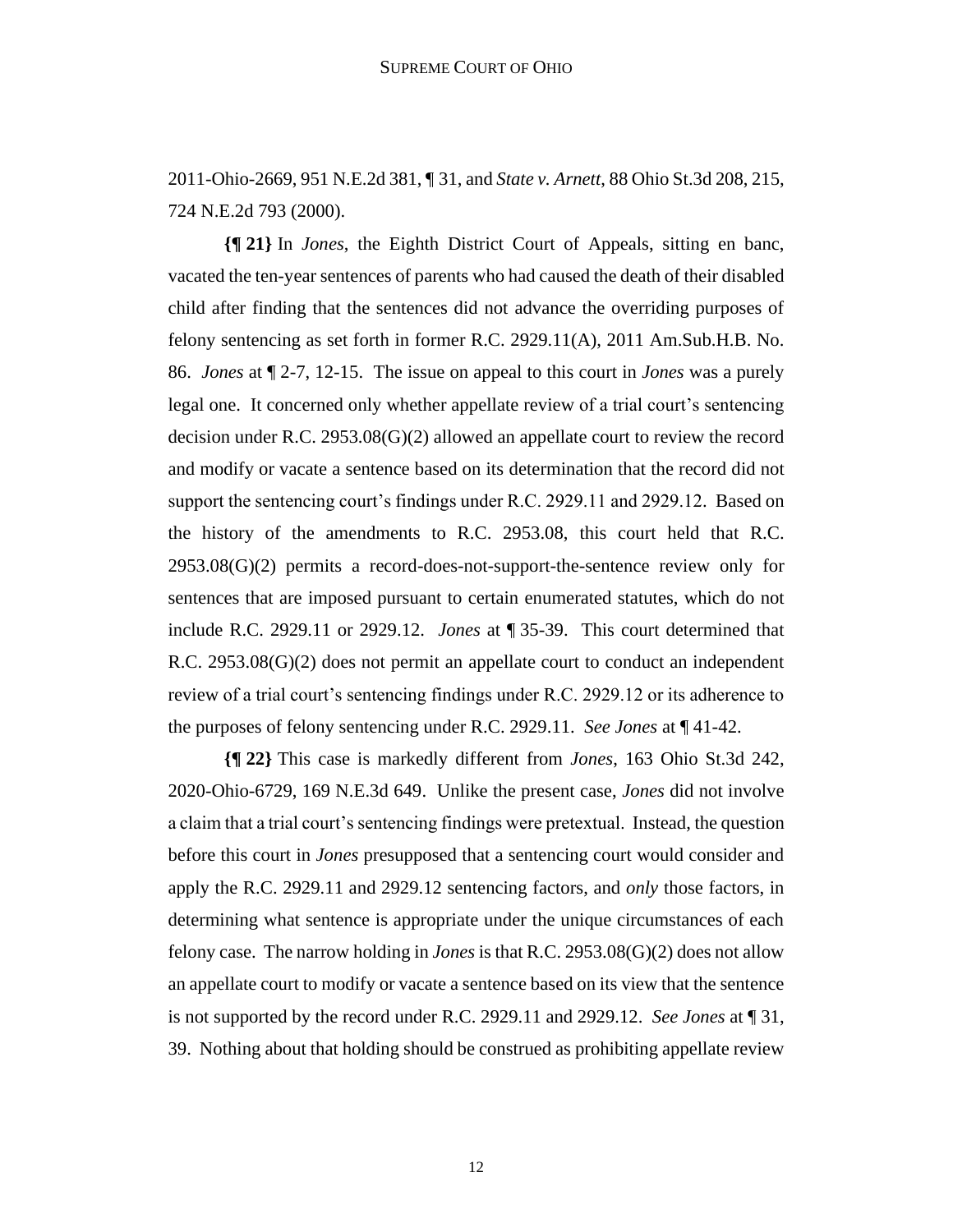of a sentence when the claim is that the sentence was improperly imposed based on impermissible considerations—i.e., considerations that fall outside those that are contained in R.C. 2929.11 and 2929.12. Indeed, in *Jones*, this court made clear that R.C.  $2953.08(G)(2)(b)$  permits appellate courts to reverse or modify sentencing decisions that are " 'otherwise contrary to law.' " *Jones* at ¶ 32, quoting R.C.  $2953.08(G)(2)(b)$ . This court also recognized that "otherwise contrary to law" means " 'in violation of statute or legal regulations at a given time.' " *Id.* at 134 quoting *Black's Law Dictionary* 328 (6th Ed.1990). Accordingly, when a trial court imposes a sentence based on factors or considerations that are extraneous to those that are permitted by R.C. 2929.11 and 2929.12, that sentence is contrary to law. Claims that raise these types of issues are therefore reviewable.

### *B. Authority to revise a sentence prior to journalizing the sentence*

**{¶ 23}** In addition to reviewability, another threshold issue in this case is whether the trial court had the authority to revise Bryant's sentence after orally pronouncing it but before it was entered on the court's journal as a signed sentencing entry. This court has recognized that, as a general rule, a court speaks only through its journal. *Kaine v. Marion Prison Warden*, 88 Ohio St.3d 454, 455, 727 N.E.2d 907 (2000); *Schenley v. Kauth*, 160 Ohio St. 109, 113 N.E.2d 625 (1953), paragraph one of the syllabus ("A court of record speaks only through its journal and not by oral pronouncement or mere written minute or memorandum"). This general rule is also reflected in Crim.R. 32(C), which states:

A judgment of conviction shall set forth the fact of conviction and the sentence. Multiple judgments of conviction may be addressed in one judgment entry. If the defendant is found not guilty or for any other reason is entitled to be discharged, the court shall render judgment accordingly. The judge shall sign the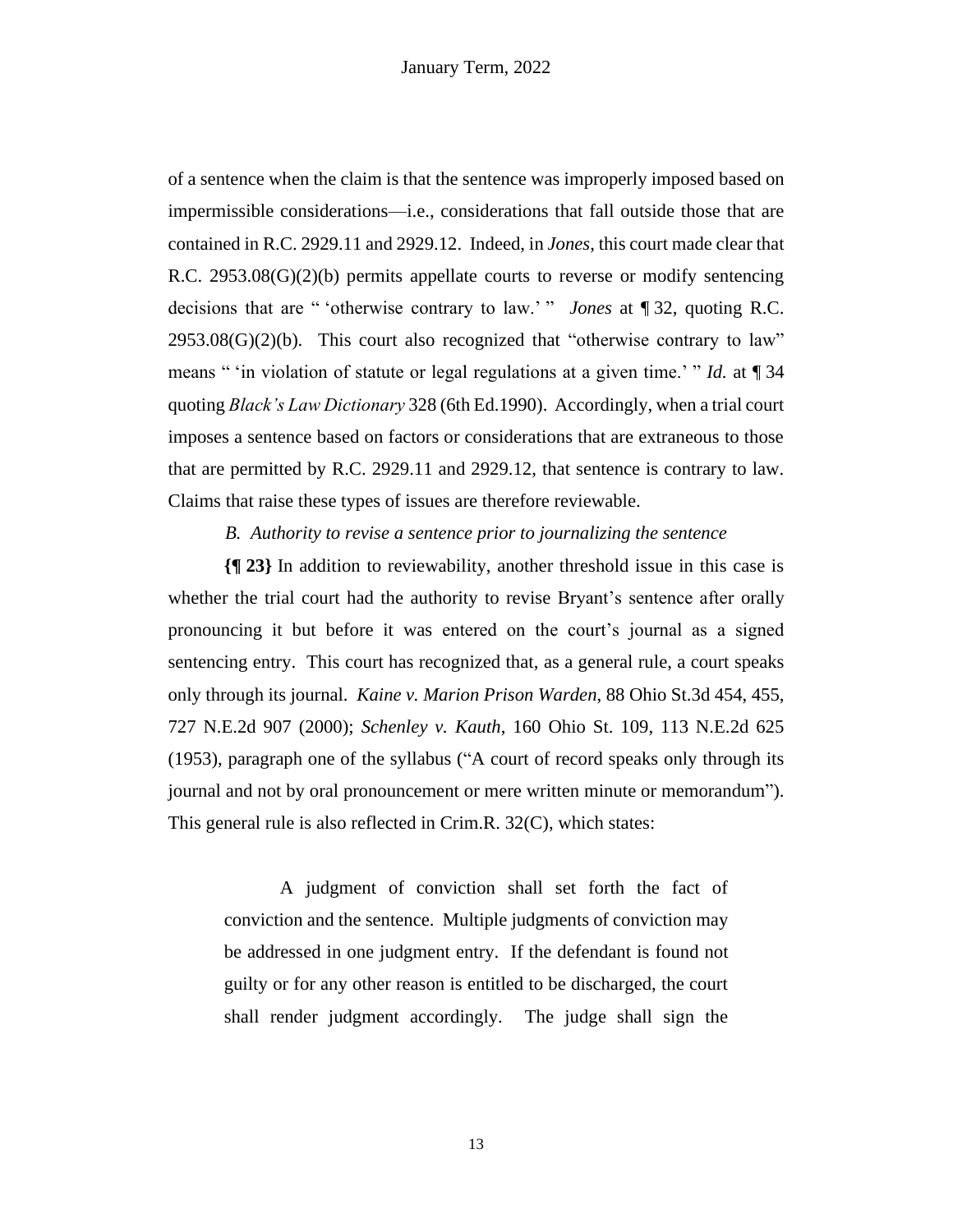judgment and the clerk shall enter it on the journal. A judgment is effective only when entered on the journal by the clerk.

This court has further stated that a judgment of conviction is not a final order subject to appeal until the various components of Crim.R. 32(C) are met. *See State v. Lester*, 130 Ohio St.3d 303, 2011-Ohio-5204, 958 N.E.2d 142, ¶ 11. But even though a trial court may revise a sentence prior to its becoming final, the court may do so only for lawful reasons.

*C. A review of Bryant's outburst and the trial court's six-year sentence increase*

**{¶ 24}** Bryant's angry, profanity-laced tirade was, in no uncertain terms, disrespectful to the court. Not only did Bryant accuse the trial-court judge of being a racist, but he did so using derogatory terms and in open court. As impertinent as this tirade was, however, we agree with Bryant that it is clear from the timing and content of what was said that his outburst was in reaction to the length of his prison sentence. Nothing more.

**{¶ 25}** To begin, there is no disputing the fact that Bryant's words and statements were directed solely at the trial-court judge who had just sentenced Bryant to 22 years in prison after having sentenced his codefendant to 12 years in prison for the same criminal acts. The sentencing-hearing transcript shows that immediately after hearing the words "22 years," Bryant got upset, cursed at the judge, and accused the judge of being a racist. From start to finish, Bryant's focus never deviated from the sentencing judge as the subject of his ire. The content of Bryant's statements reveal that he was shocked by the length of the prison sentence that the judge had just imposed and believed that the judge should have imposed a lesser sentence so that he could have the opportunity to rehabilitate himself and successfully reenter society. And Bryant's statements did not relate to or address his crimes or the victims in any manner that might indicate a lack of remorse or that any remorse he had shown earlier was negated.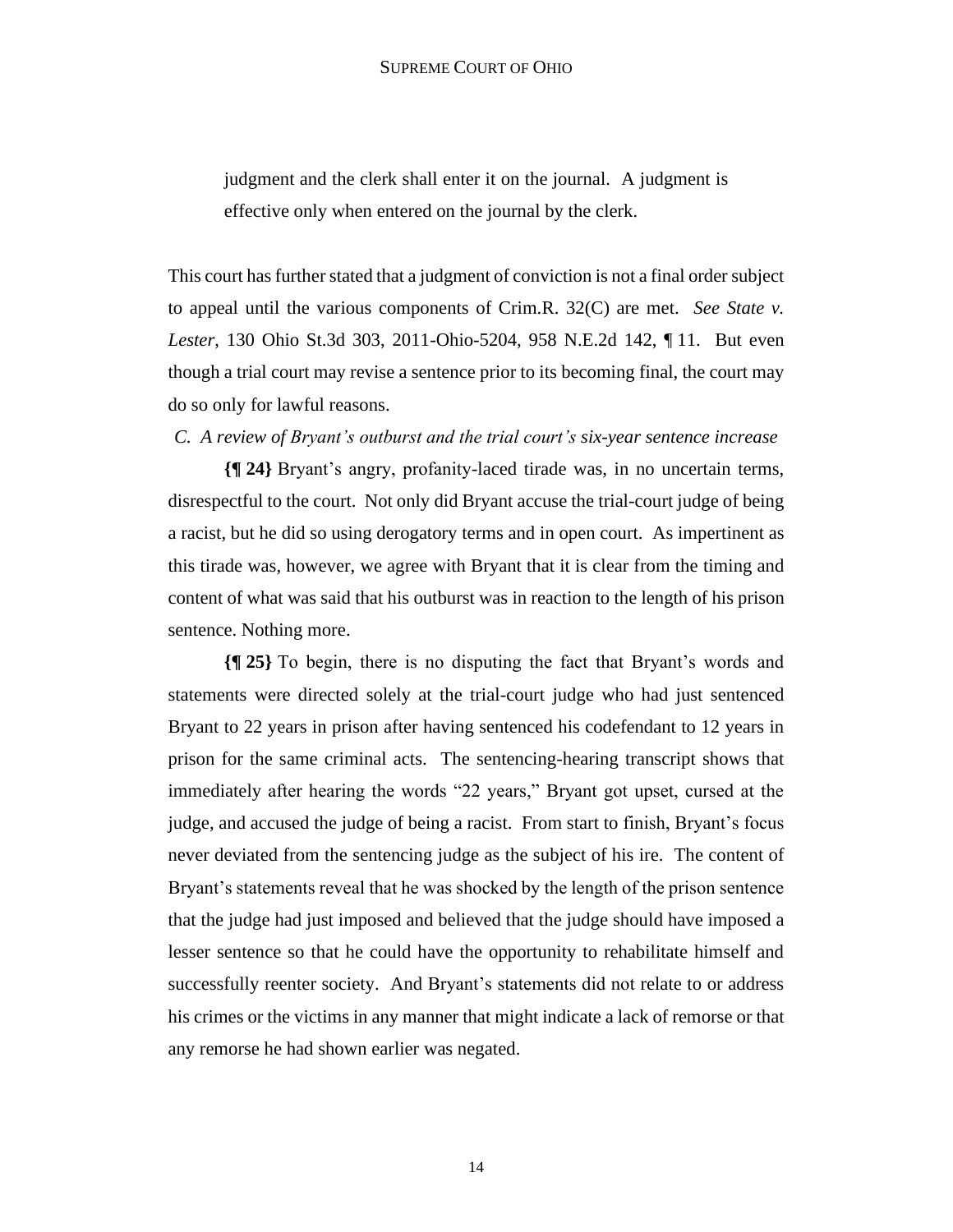**{¶ 26}** There is no provision in the sentencing statutes that authorizes a trial court to impose or increase a defendant's prison sentence merely because the defendant had an outburst or expressed himself in a profane and offensive way. And while a defendant's showing of remorse is a sentencing factor to be considered by the trial court when applicable, it is hard to conceive of any honest and logical assessment of Bryant's outburst that could be construed as being motivated by, or evincing, no remorse for his crimes.

**{¶ 27}** Indeed, it is not clear what exactly Bryant said that made the trial court change its belief that Bryant had shown a "certain amount of remorse" to its belief that Bryant had shown "no remorse whatsoever." The judge never disclosed what aspect or aspects of Bryant's behavior led to this immediate conclusion. And while R.C. 2929.12 does not require a trial court to explain its findings, the total absence of any explanation in the wake of such an immediate and severe sentencing increase raises serious doubts about the trial court's true motivations.

**{¶ 28}** The court of appeals did not point to any rationale that justified the trial court's decision to increase Bryant's sentence. The best the court of appeals could do was to say that "the [trial] court *could construe* [Bryant's] outburst as a sign that his previous statements of remorse and contrition were not genuine and were more a reflection of his desire to receive leniency." (Emphasis added.) 2020- Ohio-438 at ¶ 24. But this statement does not answer how or why the trial court could logically construe Bryant's outburst as a demonstration of no remorse for his crimes. The court of appeals needed to answer those how-and-why particulars before it could say with any confidence that the increase in Bryant's sentence was not merely retaliatory.

**{¶ 29}** Additionally, there is a certain incongruity between the findings that the trial court made before and after Bryant's outburst that sheds some light on this case. At sentencing, the court first found that Bryant's pre-outburst statements evinced remorse because Bryant explained that he had a drug addiction, that he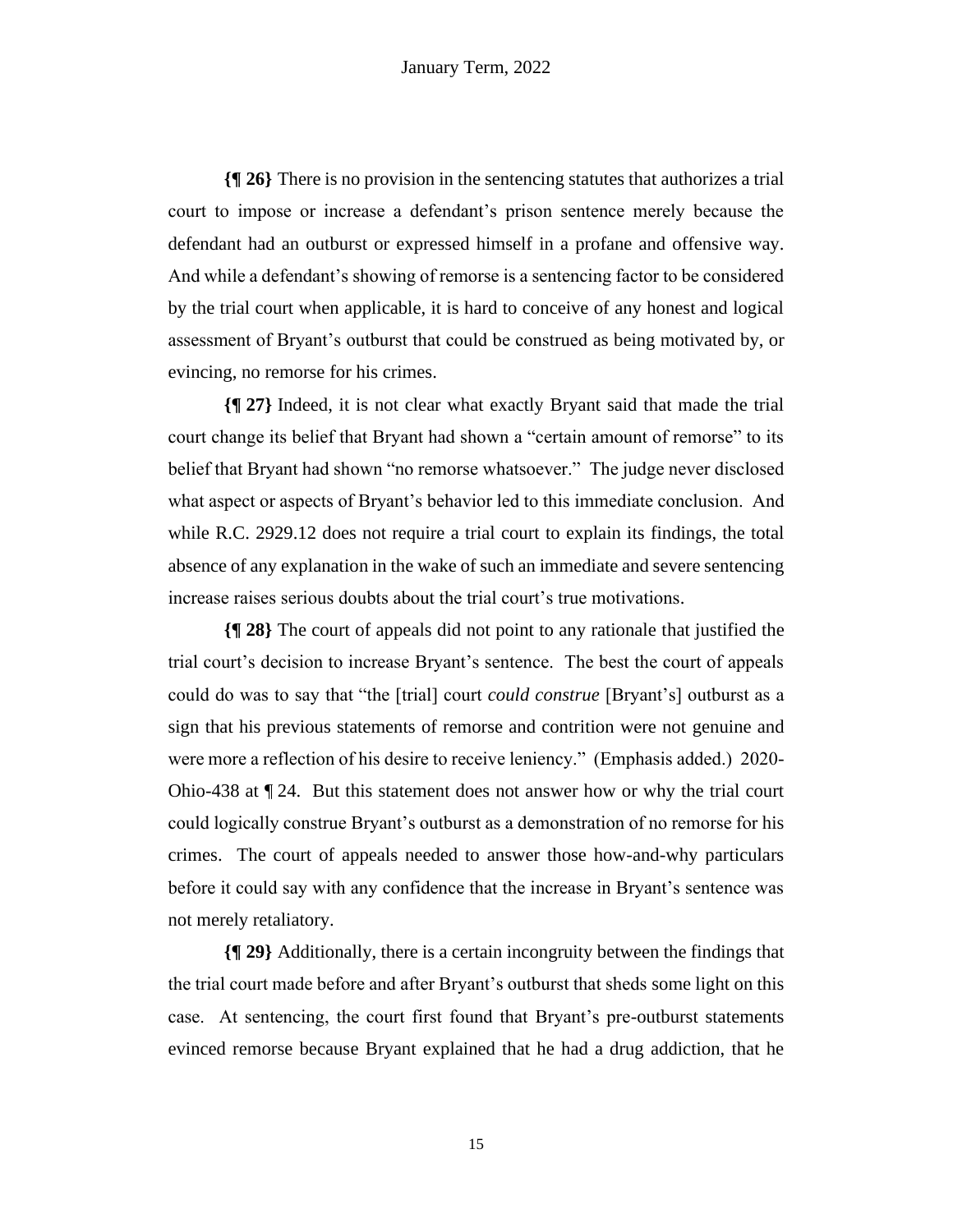knew he had hurt people, and that he believed he could do better if he were given the chance to rehabilitate himself. Stripping away the profanity and the disrespectful nature of Bryant's outburst, what he said to the trial court after hearing that he was being sentenced to 22 years in prison remained on message with his earlier sentiments regarding his belief that he would be amenable to rehabilitation if he were given a chance to rehabilitate himself. To find then that these sentiments somehow evinced no remorse, when moments earlier those statements, albeit expressed differently, were found to evince remorse, is concerning. The only significant differences between the two expressions are the words used and the way in which the words were conveyed. But what is perhaps most concerning about the trial court's decision to increase Bryant's sentence is that without a moment's reflection, it added an additional six years onto a sentence that had already been imposed.

**{¶ 30}** At bottom, no matter how one looks at this situation, the statements that Bryant made to the trial court during his allocution and during his outburst were nothing more than a plea for leniency based on his belief that he could be rehabilitated if he were given a chance to overcome his drug addiction. The express purpose behind the sentencing considerations in R.C. 2929.12(D)(5) ("[t]he offender shows no genuine remorse for the offense") and  $(E)(5)$  ("[t]he offender shows genuine remorse for the offense") is that they are to be used to help determine whether an offender is likely to commit future crimes. It would be ironic for the trial court to view Bryant's outburst as an indication that he is likely to commit future crimes, which in turn warranted a six-year increase in the sentence in order to protect the public, when the plain purpose behind Bryant's statements was to communicate his disbelief that he received a 22-year sentence, thereby not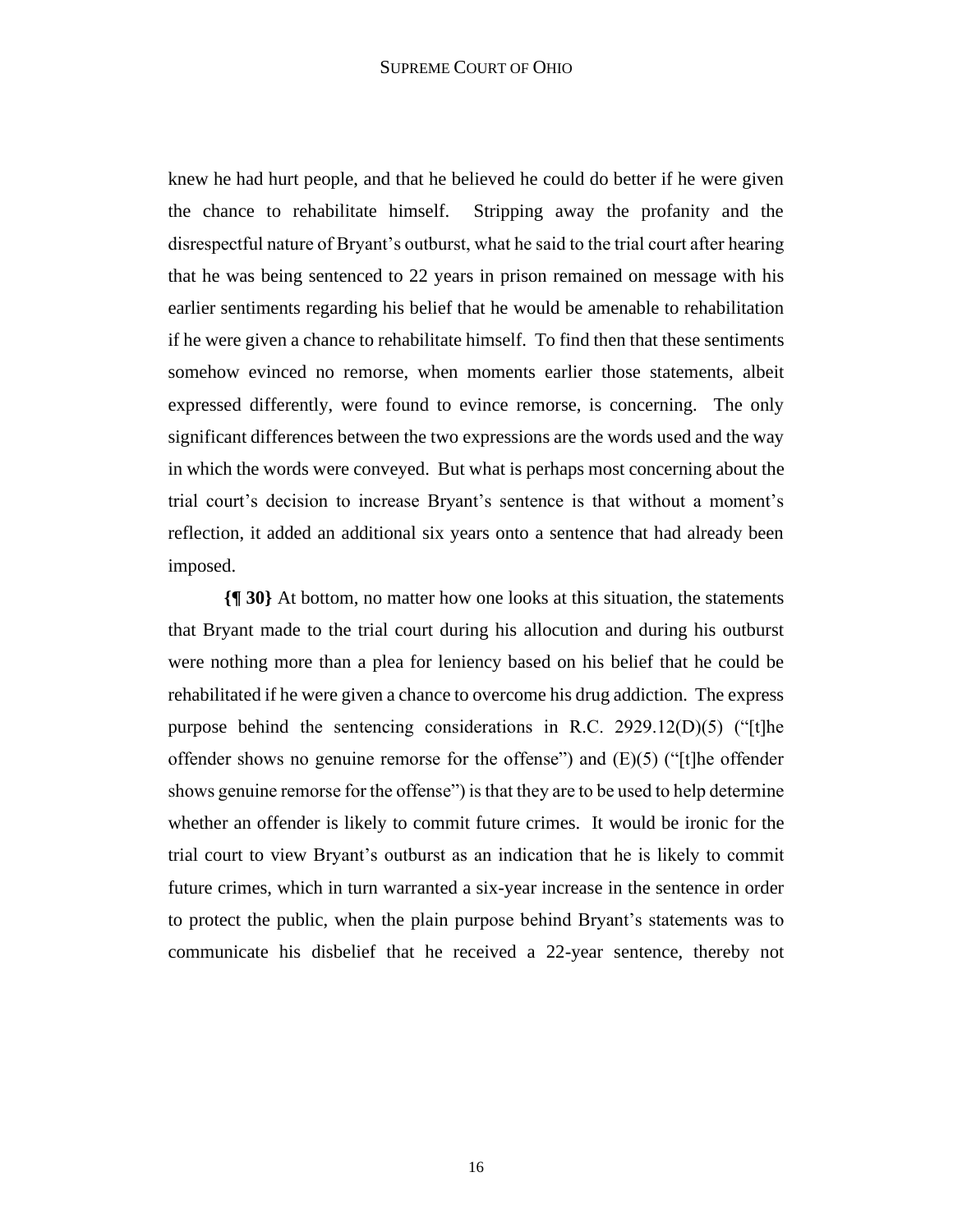affording him a meaningful opportunity to reenter society as a law-abiding citizen after rehabilitation.<sup>2</sup>

**{¶ 31}** In light of the foregoing, we find that Bryant's sentence was increased by six years for disruptive and disrespectful courtroom behavior. Because neither R.C. 2929.11 nor 2929.12 permit trial courts to consider disruptive or disrespectful courtroom behavior when fashioning sentences that comport with the principles and purposes of felony sentencing, we hold that the increase in Bryant's sentence was contrary to law.

When people are asked in a general and abstract way why it makes sense to punish, consequentialist arguments are prominent. However, when people are presented with more concrete cases involving specific individuals carrying out specific offenses, people's judgments are largely, and in many cases completely, insensitive to factors affecting the consequences of punishment. This is so even when the consequentialist rationale for responding to these factors is highlighted and when people are explicitly instructed to think like consequentialists. It seems, then, that consequentialist thinking plays a negligible role in commonsense punitive judgment and that commonsense punitive judgment is almost entirely retributivist \* \* \*, as long as the matter is sufficiently concrete. Moreover, the available evidence, both from self-reports and neuroimaging data, suggests that people's \* \* \* retributivist punitive judgments are predominantly emotional, driven by feelings of anger or "outrage."

(Citations omitted.) *Id*. at 54-55. In essence, as Greene explains, "*[p]eople punish in proportion to the extent that transgressions make them angry*." (Emphasis added.) *Id*. at 51.

<sup>2.</sup> Several research studies into the psychology of those tasked with imposing punishment have attempted to answer whether punishment decisions are primarily motivated by consequentialist justifications for punishment—that is the aim to produce the best overall consequences for all concerned, such as deterring future harmful conduct—or retributivist motivations for punishment that is to give wrongdoers what the punisher thinks or feels they deserve based on what the wrongdoer has done. *See, e.g.*, Joshua D. Greene, *The Secret Joke of Kant's Soul*, 3 Moral Psychology 35, at 37, 50, 71 (2008). In summarizing these studies, Greene, a Harvard experimental psychologist who studies retribution, stated:

These studies provide additional, objective support for the conclusion that the trial court's decision to increase Bryant's sentence likely had nothing to do with the trial court genuinely finding that Bryant displayed no remorse for his actions and was therefore likely to commit future crimes but was instead motivated by a desire to punish Bryant for his transgression, i.e., his offensive outburst.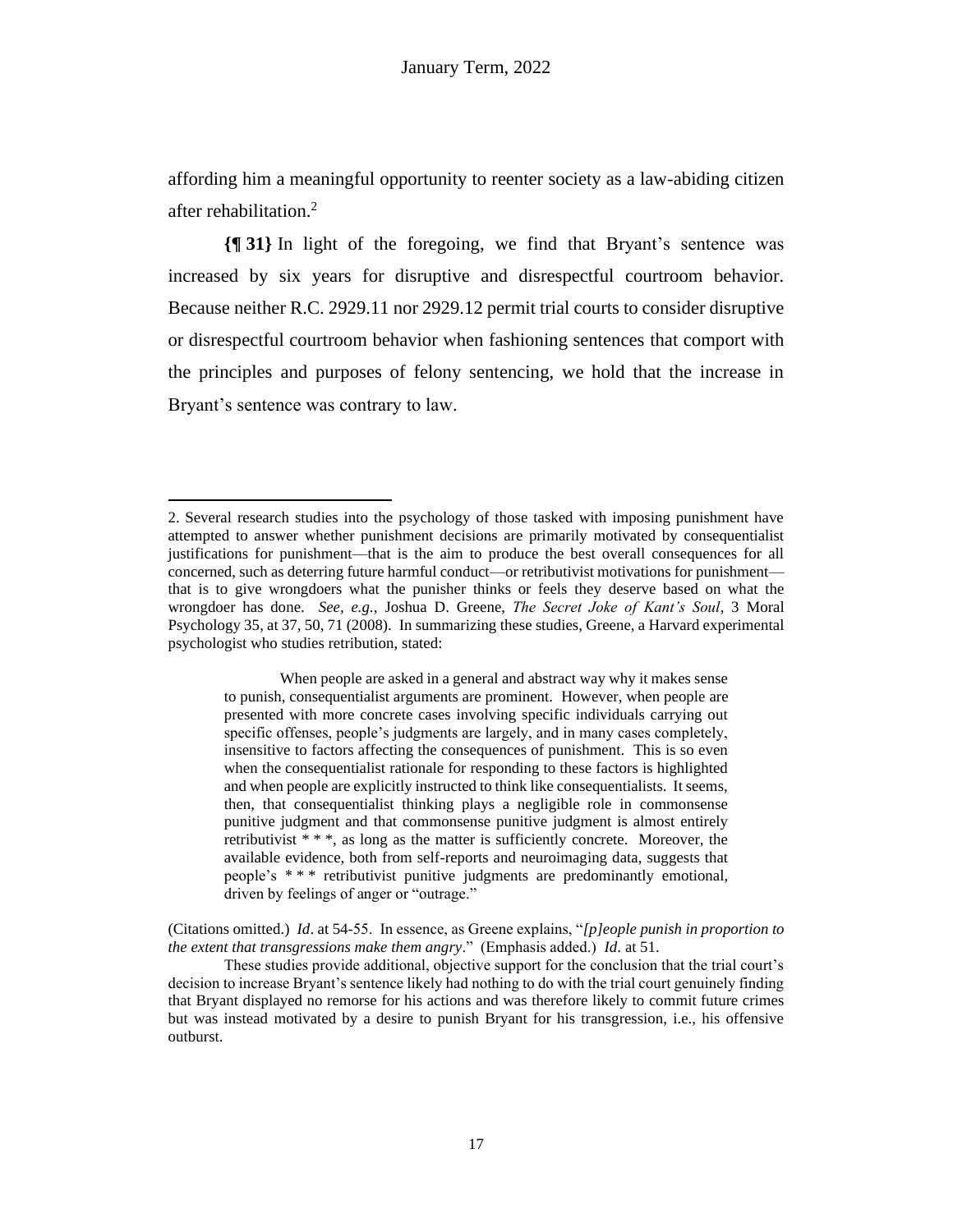## **IV. Conclusion**

**{¶ 32}** Because a defendant's display of disrespect toward a trial court is not a permissible sentencing factor that the court may consider under R.C. 2929.11 and 2929.12, we conclude that the six-year increase in Bryant's sentence is contrary to law. We therefore reverse the judgment of the Eleventh District Court of Appeals and, pursuant to R.C.  $2953.08(G)(2)(b)$ , modify Bryant's sentence to the originally imposed, aggregate, 22-year prison term that the trial court ordered prior to increasing Bryant's sentence by six years. We remand to the trial court with instructions to issue a corrected sentencing entry that reflects this court's decision. Judgment reversed

and cause remanded.

O'CONNOR, C.J., and DONNELLY and BRUNNER, JJ., concur.

KENNEDY, J., dissents, with an opinion joined by FISCHER and DEWINE, JJ.

## **KENNEDY, J., dissenting.**

**{¶ 33}** This case is not about vindictive sentencing. While it may be about that issue in the minds of the majority, that is not the issue this court accepted. The only question this court accepted is whether a defendant's in-court outburst "is punishable as contempt of court, but does not provide a lawful basis for increasing the defendant's sentence." Majority opinion, ¶ 16.

\_\_\_\_\_\_\_\_\_\_\_\_\_\_\_\_\_

**{¶ 34}** The correct answer to that question is: it depends. It depends on the in-court outburst.

**{¶ 35}** When a defendant has an in-court outburst during a sentencing proceeding, and the defendant's statements not only relate directly to a sentencing finding that the trial court made pursuant to R.C. 2929.12 but also negate support for that finding, the trial court is not limited to simply holding that defendant in contempt of court. The trial court is permitted to consider that in-court outburst in sentencing: here, the in-court outburst directly related to whether appellant, Manson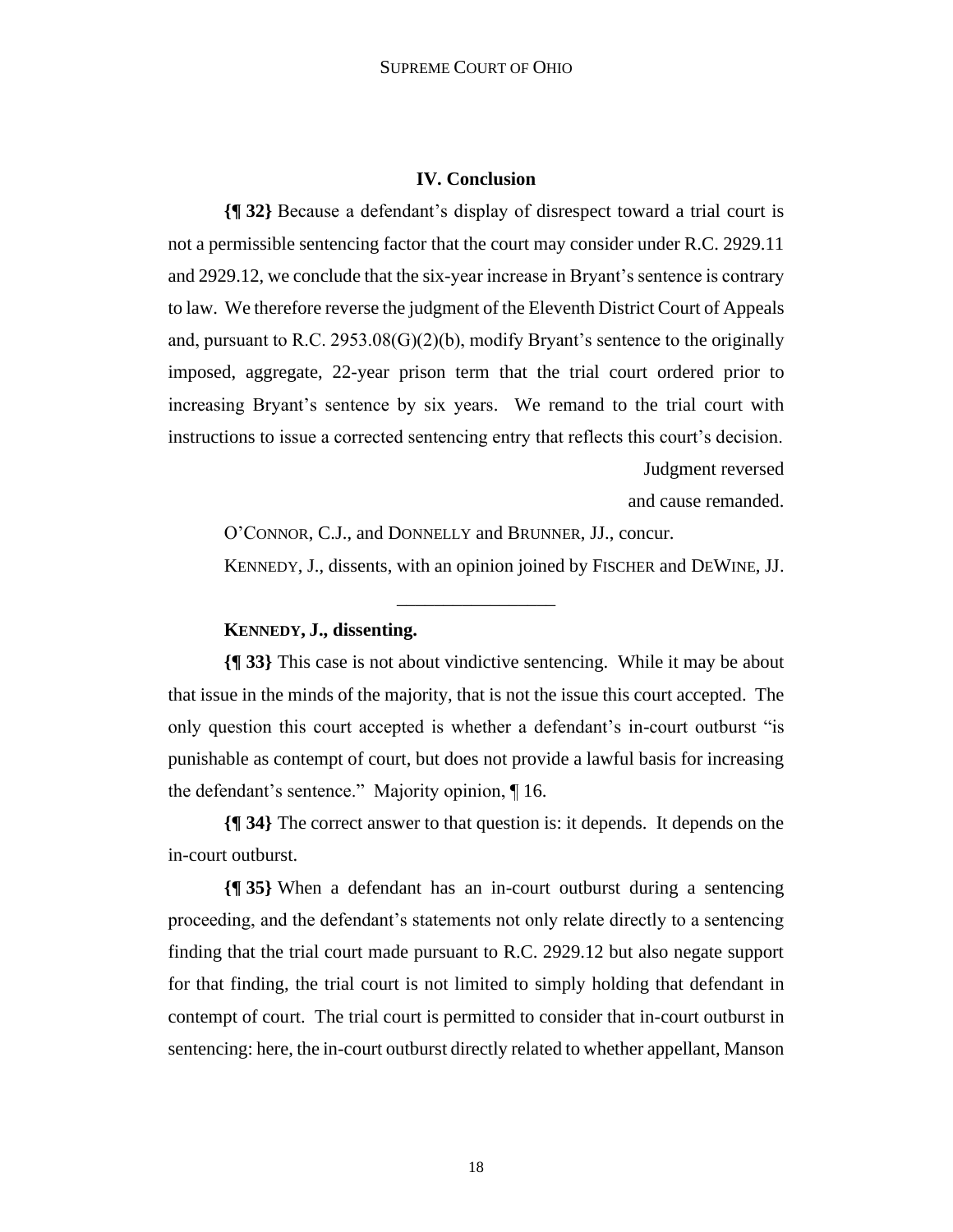Bryant, had displayed genuine remorse for committing various crimes or whether he was just pretending to have remorse with the hope of receiving a more lenient sentence. *See* R.C. 2929.12(D)(5). And under this court's holding in *State v. Jones*, 163 Ohio St.3d 242, 2020-Ohio-6729, 169 N.E.3d 649, neither this court nor the court of appeals has the authority to review Bryant's increased sentence. Because the majority holds differently, I dissent.

## *Bryant's original sentence was not final*

**{¶ 36}** "A criminal sentence is final upon issuance of a final order." *State v. Carlisle*, 131 Ohio St.3d 127, 2011-Ohio-6553, 961 N.E.2d 671, ¶ 11. A judgment of conviction is a final order when it sets forth (1) the fact of the conviction; "(2) the sentence; (3) the signature of the judge; and (4) [is entered] on the journal by the clerk of court." *State v. Baker*, 119 Ohio St.3d 197, 2008-Ohio-3330, 893 N.E.32d 163, syllabus, *as modified by State v. Lester*, 130 Ohio St.3d 303, 2011-Ohio-5204, 958 N.E.2d 142, paragraph one of the syllabus.

**{¶ 37}** In this case, when the trial court reconsidered the R.C.  $2929.12(D)(5)$  ("The offender shows no genuine remorse for the offense") and (E)(5) ("The offender shows genuine remorse for the offense") sentencing factors, found that Bryant's in-court outburst negated its prior finding that Bryant had exhibited genuine remorse, and increased Bryant's aggregate sentence, Bryant's judgment of conviction was not yet final. Therefore, because the trial court had the authority to modify Bryant's original sentence, the increased sentence is not contrary to law.

## *Criminal-sentencing considerations*

**{¶ 38}** In sentencing an offender, a trial court is guided by two statutes, R.C. 2929.11 and 2929.12. *State v. Foster*, 109 Ohio St.3d 1, 2006-Ohio-856, 845 N.E.2d 470, ¶ 36-37, *abrogated on other grounds by Oregon v. Ice*, 555 U.S. 160, 129 S.Ct. 711, 172 L.Ed.2d 517 (2009). R.C. 2929.11(A) provides that the trial court "shall be guided by" the overriding purposes of felony sentencing, which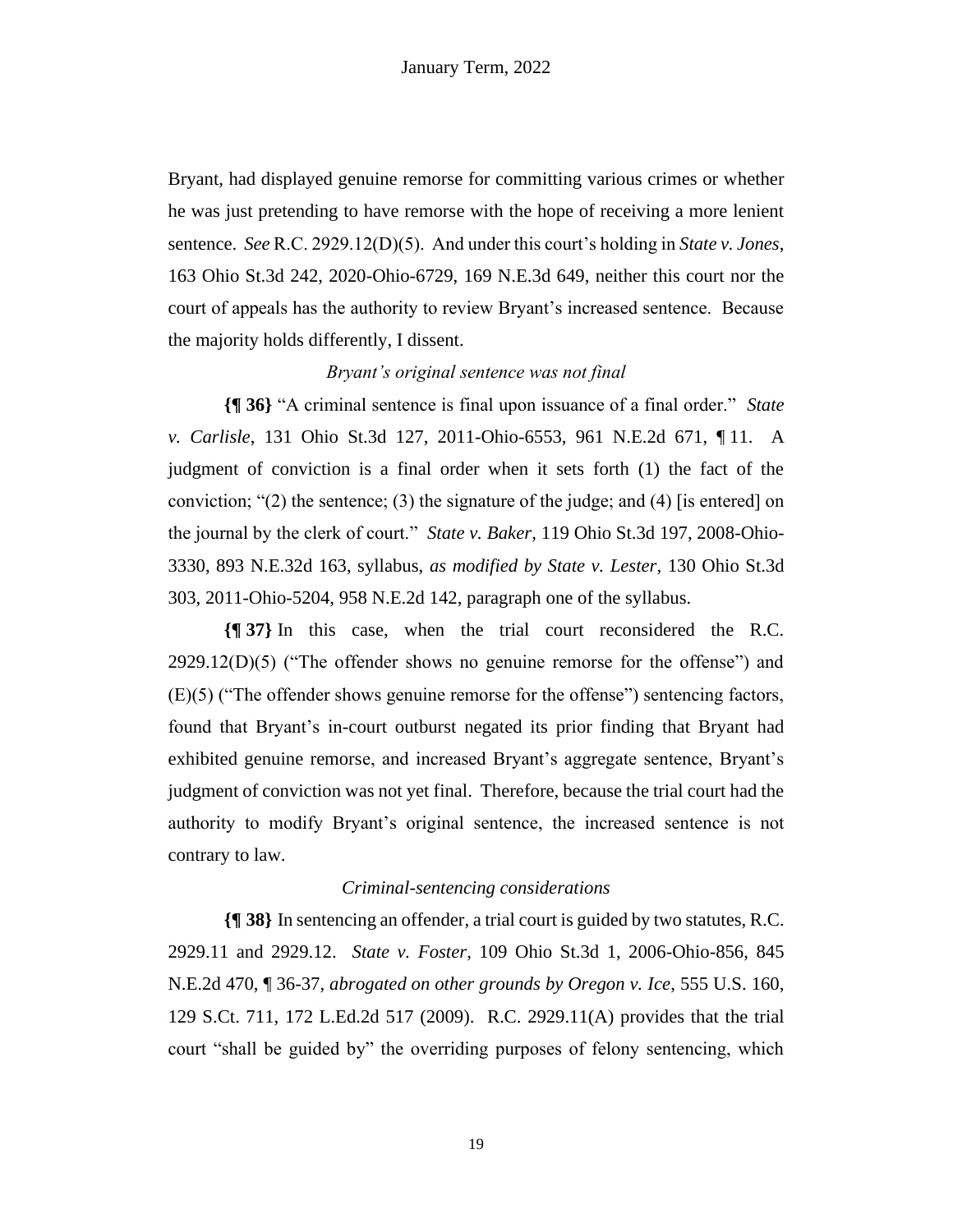include "protect[ing] the public from future crime by the offender and others [and] punish[ing the offender." R.C. 2929.11(B) provides that a felony sentence "shall be reasonably calculated to achieve the three overriding purposes of felony sentencing" and be "commensurate with and not demeaning to the seriousness of the offender's conduct and its impact upon the victim, and consistent with sentences imposed for similar crimes committed by similar offenders." And R.C. 2929.11(C) provides that a sentence "shall not [be] base[d] \* \* \* upon the race, ethnic background, gender, or religion of the offender."

**{¶ 39}** R.C. 2929.12(A) grants the trial court discretion "to determine the most effective way to comply with the purposes and principles of sentencing set forth" in R.C. 2929.11. "In exercising that discretion, the court shall consider the factors set forth in [R.C. 2929.12(B) and (C)] relating to the seriousness of the conduct, the factors provided in [R.C. 2929.12(D) and (E)] relating to the likelihood of the offender's recidivism, \* \* \* and, in addition, may consider any other factors that are relevant to achieving those purposes and principles of sentencing." *Id*.

**{¶ 40}** And as stated in R.C. 2929.12(D)(5), when determining a defendant's likelihood to commit future crimes, the trial court "shall" consider whether the defendant shows "no genuine remorse." Conversely, the trial court "shall" also consider whether the defendant shows "genuine remorse" when determining whether he is unlikely to commit future crimes. R.C. 2929.12(E)(5).

*Appellate courts' general authority to review sentences*

**{¶ 41}** Article IV, Section 3(B)(2) of the Ohio Constitution provides courts of appeals with jurisdiction to "review and affirm, modify, or reverse judgments or final orders of the courts of record inferior to the court of appeals within the district." "But the General Assembly—and the General Assembly alone—has the authority to provide by law the method of exercising that jurisdiction." *In re M.M.*, 135 Ohio St.3d 375, 2013-Ohio-1495, 987 N.E.2d 652, ¶ 21, citing *Cincinnati Polyclinic v. Balch*, 92 Ohio St. 415, 111 N.E. 159 (1915), paragraph one of the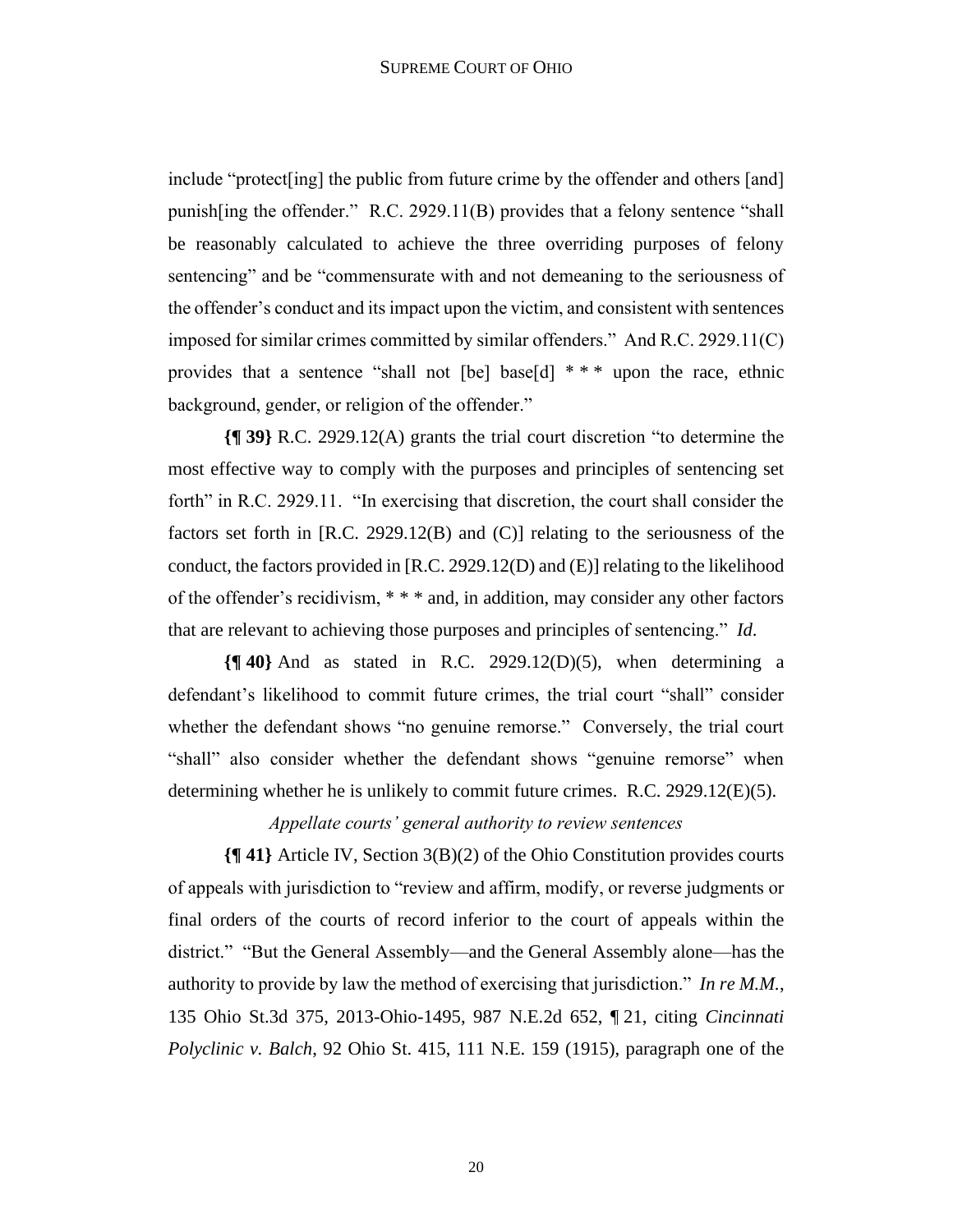syllabus. Therefore, the scope of our review of a felony sentence is generally confined to what the General Assembly has authorized. The legislature has thoroughly defined "the parameters and standards—including the standard of review—for felony-sentencing appeals" in R.C. 2953.08. *State v. Marcum*, 146 Ohio St.3d 516, 2016-Ohio-1002, 59 N.E.3d 1231, ¶ 21. Therefore, an appellate court's authority to review a sentence is limited by R.C. 2953.08. *Jones*, 163 Ohio St.3d 242, 2020-Ohio-6729, 169 N.E.3d 649, at ¶ 27.

*R.C. 2953.08(G)(2) defines the limitations of appellate-court review*

**{¶ 42}** R.C. 2953.08(G)(2) provides that an appellate court "shall review the record, including the findings underlying the sentence or modification given by the sentencing court" and may modify or vacate a sentence if it clearly and convincingly finds either:

(a) That the record does not support the sentencing court's findings under division (B) or (D) of section 2929.13, division  $(B)(2)(e)$  or  $(C)(4)$  of section 2929.14, or division (I) of section 2929.20 of the Revised Code, whichever, if any is relevant; or

(b) That the sentence is otherwise contrary to law.

**{¶ 43}** This court recently interpreted R.C. 2953.08(G)(2) in *Jones*. And in *Jones*, this court made two important points in its comprehensive analysis of the evolution of R.C. 2953.08(G)(2). *See Jones* at ¶ 33-37. First, at the time that R.C. 2953.08 was enacted in 1995, the term "otherwise contrary to law" in former R.C. 2953.08(G)(4), Am.Sub.S.B. No. 2, 146 Ohio Laws, Part IV, 7136, 7565, was defined as " 'in violation of statute or legal regulations at a given time,' " *Jones* at ¶ 34, quoting *Black's Law Dictionary* 328 (6th Ed.1990), and "meant something other than an appellate court finding that the record does not support a sentence. This is because such a finding would have fallen under the provision permitting the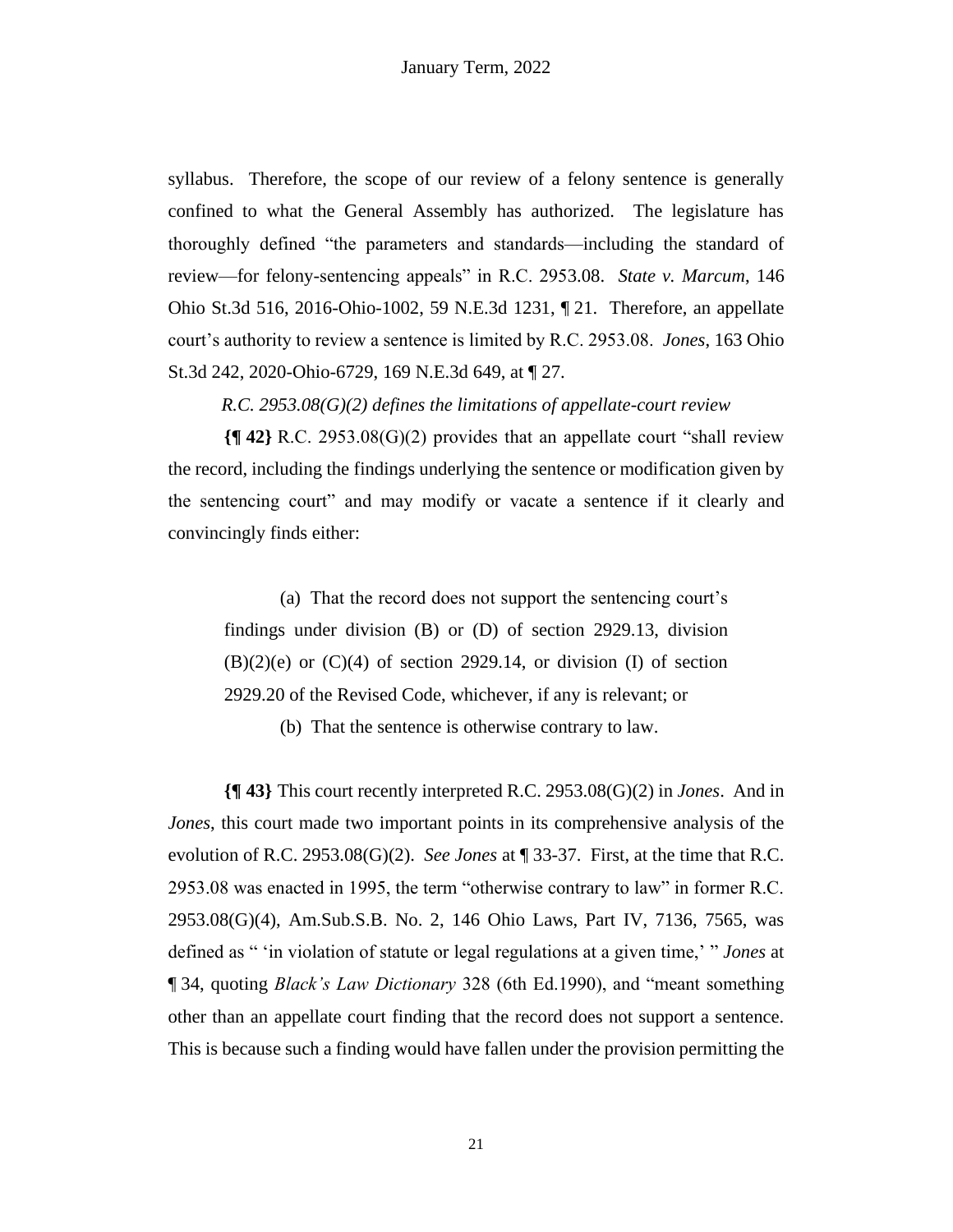#### SUPREME COURT OF OHIO

appellate court to vacate a sentence if 'the record does not support the sentence,' " *id.* at ¶ 38, quoting former R.C. 2953.08(G)(1), 146 Ohio Laws, Part IV, at 7564. Second, since R.C. 2953.08 was first enacted, the legislature has not expanded or modified the term "otherwise contrary to law" to include a sentence that is not supported by the record. *Jones* at ¶ 38. This is evident in the General Assembly's amendment to R.C. 2953.08(G) in 2000, when it enacted the narrower provision under which "an appellate court's authority to modify or vacate a sentence is limited to situations in which it concludes that the record does not support the sentencing court's findings under certain specified statutes, not including R.C. 2929.11 and 2929.12," *Jones* at ¶ 37, while leaving unchanged the otherwise-contrary-to-law provision, which currently remains in R.C. 2953.08(G)(2)(b), *id*.; Sub.H.B. No. 331, 148 Ohio Laws, Part I, 3414, 3418-3420. Therefore, we concluded that R.C.  $2953.08(G)(2)(b)$  "does not provide a basis for an appellate court to modify or vacate a sentence based on its view that the sentence is not supported by the record under R.C. 2929.11 and 2929.12." *Jones* at ¶ 39.

# *The trial court's finding that Bryant's in-court outburst showed a lack of genuine remorse is not subject to appellate review*

**{¶ 44}** After Bryant's allocution, the trial court made specific findings on the record, including that Bryant had demonstrated genuine remorse. *See* R.C.  $2929.12(E)(5)$ . After Bryant's in-court outburst, however, the trial court revisited that finding and increased his aggregate sentence. *See* R.C. 2929.12(D)(5).

**{¶ 45}** As discussed above, under R.C. 2929.12(D) and (E), the trial court was required to consider whether Bryant was or was not remorseful. And because of the limitation on this court's appellate authority, we may not review those findings to determine whether the trial court erred in reaching that conclusion. *See Jones*, 163 Ohio St.3d 242, 2020-Ohio-6729, 169 N.E.3d 649.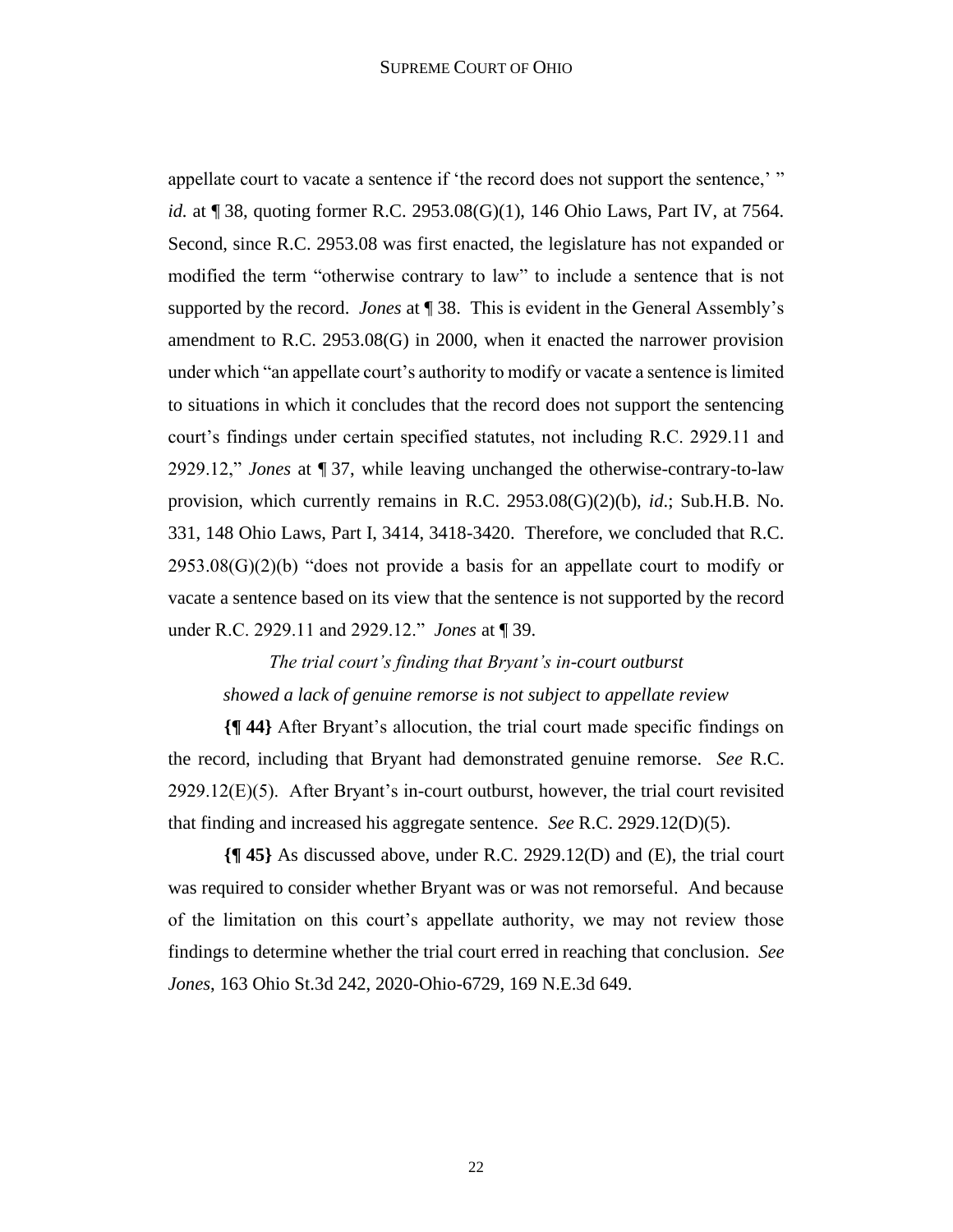# *The majority relies on an argument Bryant never raised: "retaliatory sentencing"*

**{¶ 46}** The majority concludes that it is "not constrained in any way by *Jones*." Majority opinion at  $\P$  19. And it states that "[u]nlike the present case, *Jones* did not involve a claim that a trial court's sentencing findings were pretextual." *Id*. at ¶ 22. The majority reasons that:

Nothing about [the] holding [in *Jones*] should be construed as prohibiting appellate review of a sentence when the claim is that the sentence was improperly imposed based on impermissible considerations—i.e., considerations that fall outside those that are contained in R.C. 2929.11 and 2929.12. Indeed, in *Jones*, this court made clear that R.C. 2953.08(G)(2)(b) permits appellate courts to reverse or modify sentencing decisions that are ' "otherwise contrary to law.'"

*Id*. at ¶ 22, quoting *Jones* at ¶ 32, quoting R.C. 2953.08(G)(2)(b).

**{¶ 47}** But the problem with categorizing the trial court's R.C. 2929.12 sentencing findings as "pretextual" or based on "impermissible considerations" that fall outside the permissible considerations in in R.C. 2929.11 and 2929.12, is that it requires the majority to do what this court expressly prohibited courts from doing in *Jones*—reviewing (on an appellate level) the trial court's R.C. 2929.11 and 2929.12 sentencing findings and deciding whether it agrees with those findings.

**{¶ 48}** What is more problematic is that the majority reviews Bryant's incourt outburst. The majority writes:

And while a defendant's showing of remorse is a sentencing factor to be considered by the trial court *when applicable*, it is hard to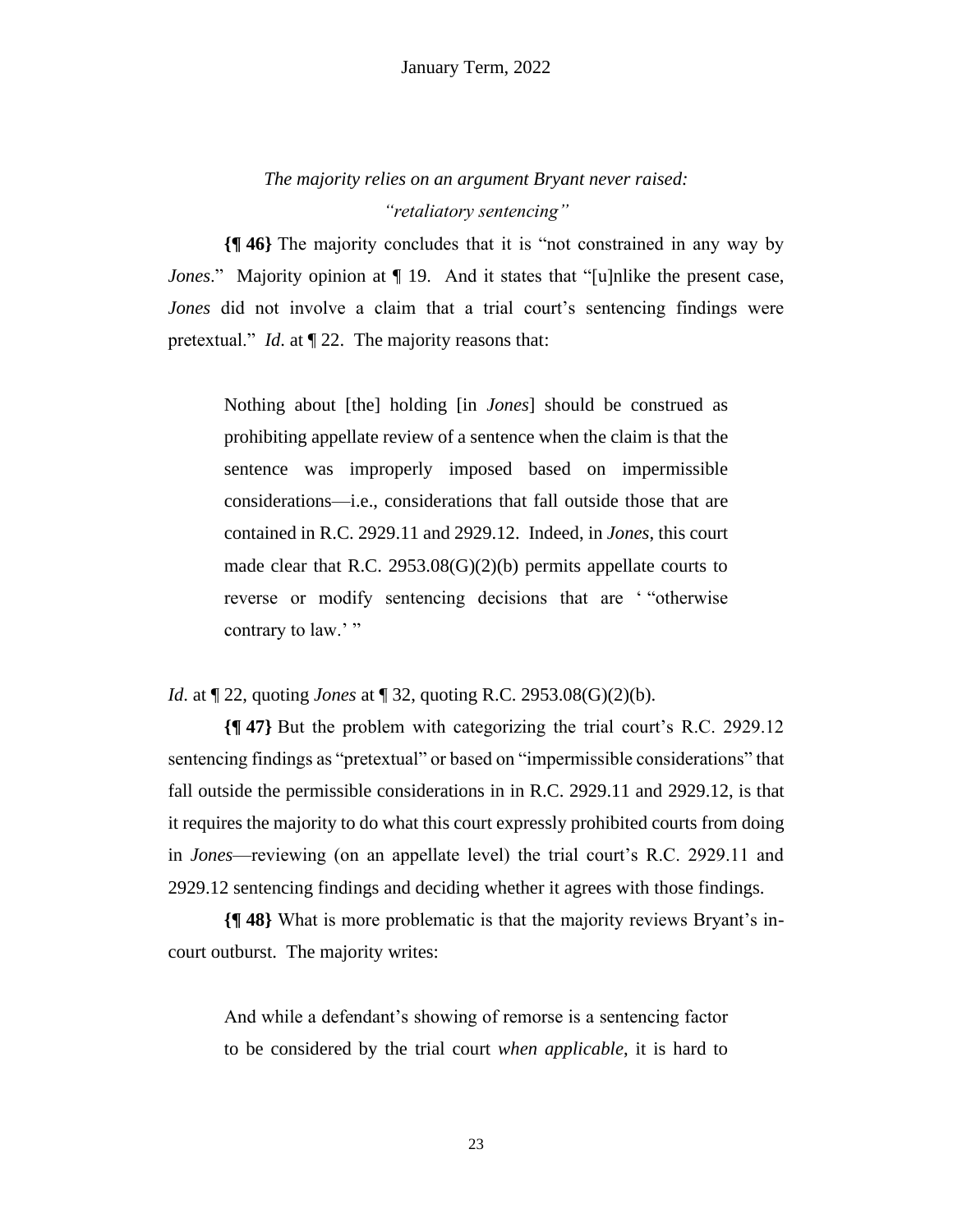conceive of any honest and logical assessment of Bryant's outburst that could be construed as being motivated by, or evincing, no remorse for his crime.

(Emphasis added.) Majority opinion at ¶ 26.

**{¶ 49}** How does the majority get there? No one knows. The majority does not find that the trial court's finding of remorse was wrong. So, is the majority stating that the trial court's original finding of remorse was erroneous and, consequently, that Bryant's in-court outburst did not matter for sentencing purposes? Or is the majority stating that the trial court's original finding of remorse was proper and that Bryant's in-court outburst just does not contradict that finding?

**{¶ 50}** In my view, what actually motivates the majority's judgment is its belief that the sentencing judge could not separate his obligations as a judge from his personal feelings about Bryant after Bryant's in-court outburst. The majority explains:

> [W]e need to start by acknowledging what is uncomfortable to acknowledge: that trial-court judges do get offended and angry, that anger clouds judgment, and that clouded judgment often results in unjust outcomes. The record in this case demonstrates that fundamentally, this is what happened when the trial-court judge added an additional six years of incarceration to Bryant's prison sentence after Bryant had an emotional outburst upon being sentenced to 22 years in prison.

*Id.* at  $\P$  3.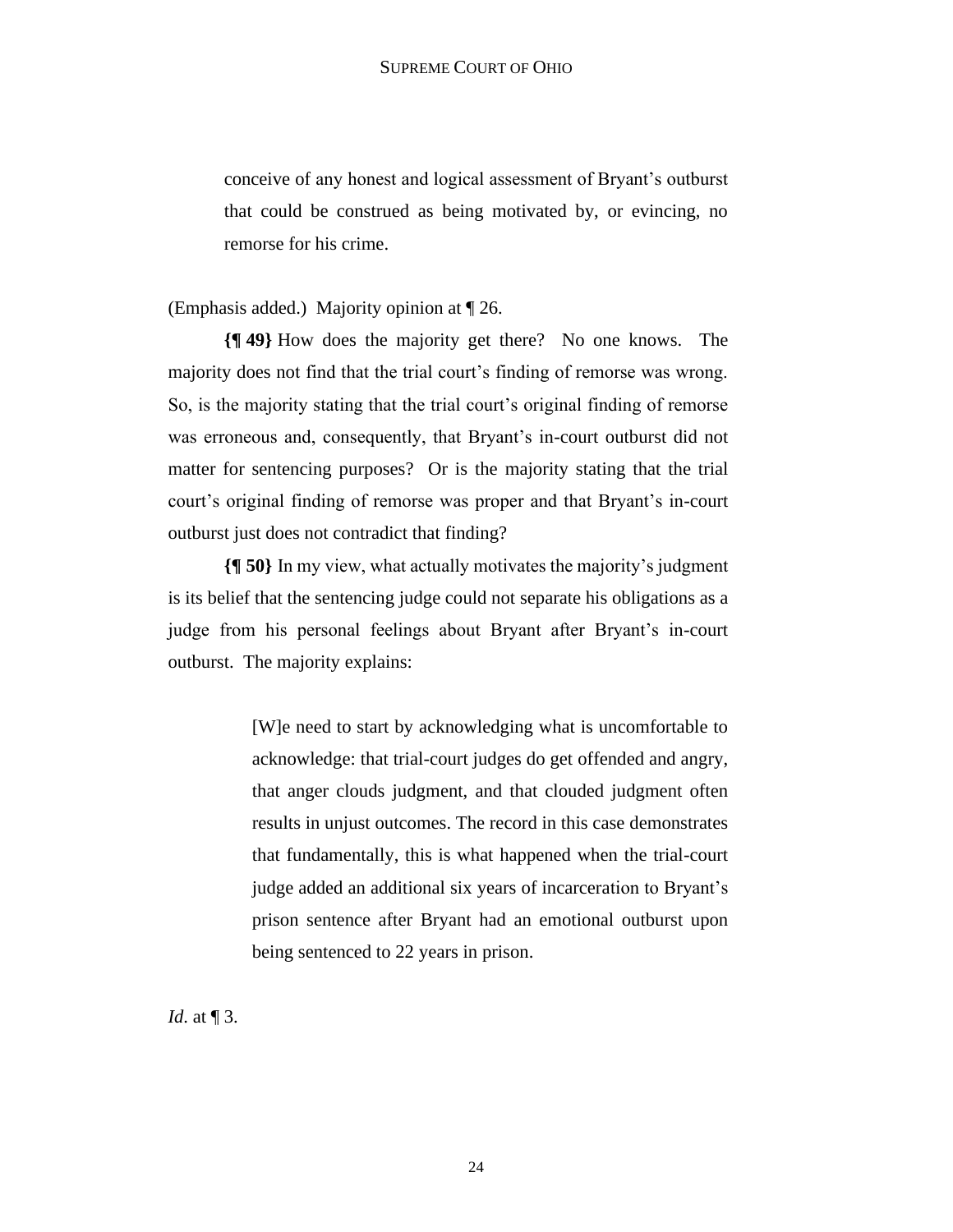**{¶ 51}** But there is nothing in the record to suggest that the trial court erred. The record is devoid of any evidence indicating that the trial court engaged in either a shouting match or a heated exchange with Bryant. The trial court simply stated, "Remember when I said that you had some remorse? \* \* \* When I said that you had a certain amount of remorse, I was mistaken. (DEFENDANT CONTINUES YELLING)." (Capitalization sic.)

**{¶ 52}** What the majority actually believes is that the increase in Bryant's sentence had nothing to do with the sentencing factors but was in fact "*retaliatory*" based on his in-court outburst. (Emphasis added). Majority opinion at  $\sqrt{28}$  The problem with the majority's analysis, however, is that Bryant never alleged or argued that the sentence was retaliatory. And his brief never cites any case law on the issue of retaliatory sentencing. Therefore, his argument that an in-court outburst may be punishable only as a contempt-of-court sanction may not be construed to assert a retaliatory-sentence challenge.

**{¶ 53}** The process of judicial review depends on the parties to identify, preserve, and present issues for appeal. *See Sizemore v. Smith*, 6 Ohio St.3d 330, 333, 453 N.E.2d 632 (1983), fn. 2 ("justice is far better served when [this court] has the benefit of briefing, arguing, and lower court consideration before making a final determination"). This court is "not obligated to search the record or formulate legal arguments on behalf of the parties, because ' "appellate courts do not sit as self-directed boards of legal inquiry and research, but [preside] essentially as arbiters of legal questions presented and argued by the parties before them." ' " (Brackets added in *Bodyke*.) *State v. Quarterman*, 140 Ohio St.3d 464, 2014-Ohio-4034, 19 N.E.3d 900, ¶ 19, quoting *State v. Bodyke*, 126 Ohio St.3d 266, 2010-Ohio-2424, 933 N.E.2d 753, ¶ 78 (O'Donnell, J., concurring in part and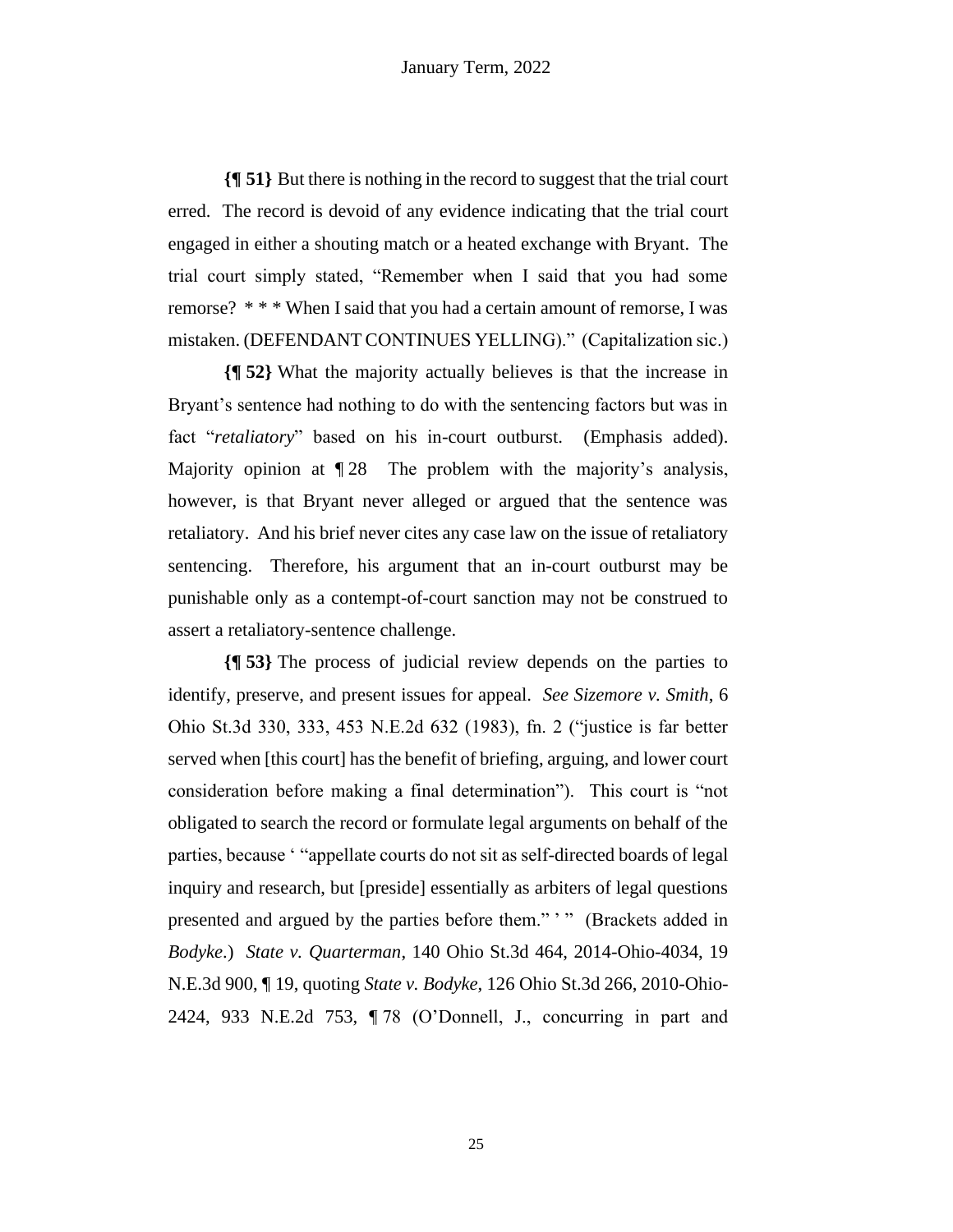dissenting in part), quoting *Carducci v. Regan*, 714 F.2d 171, 177 (D.C.Cir.1983).

**{¶ 54}** Because the majority is convinced that the trial court acted in retaliation when it increased Bryant's aggregate prison term, it has written Bryant's brief, pronounced itself convinced by the very issue that it has researched and written, and ruled in Bryant's favor. *See Chen v. Holder*, 737 F.3d 1084, 1085 (7th Cir.2013) (an appellate court "cannot write a party's brief, pronounce ourselves convinced by it, and so rule in the party's favor" when a party fails to raise a particular argument). This is not how our "adversarial system of adjudication works." *Id*.

### *Conclusion*

**{¶ 55}** The legislature gives trial courts the discretion to impose a sentence after considering various sentencing factors pursuant to R.C. 2929.11 and 2929.12. In this case, it was in the discretion of the trial court to determine whether Bryant had expressed remorse and whether that remorse was genuine. *See* R.C. 2929.12(E)(5).

**{¶ 56}** Pursuant to R.C. 2953.08(G)(2), the General Assembly has limited the authority of appellate courts to review a felony sentence and does not afford appellate courts the authority to review a trial court's determination of the R.C. 2929.11 and 2929.12 sentencing factors. Our holding in *Jones*, 163 Ohio St.3d 242, 2020-Ohio-6729, 169 N.E.3d 649, bears out the limits of appellate review. Because the limited matter before us hinges on whether the trial court erred when it made certain sentencing findings in accordance with R.C. 2929.11 and 2929.12, and because we have no authority to review those findings, I would affirm the judgment of the Eleventh District Court of Appeals. Because the majority decides otherwise, I dissent.

FISCHER and DEWINE, JJ., concur in the foregoing opinion.

\_\_\_\_\_\_\_\_\_\_\_\_\_\_\_\_\_